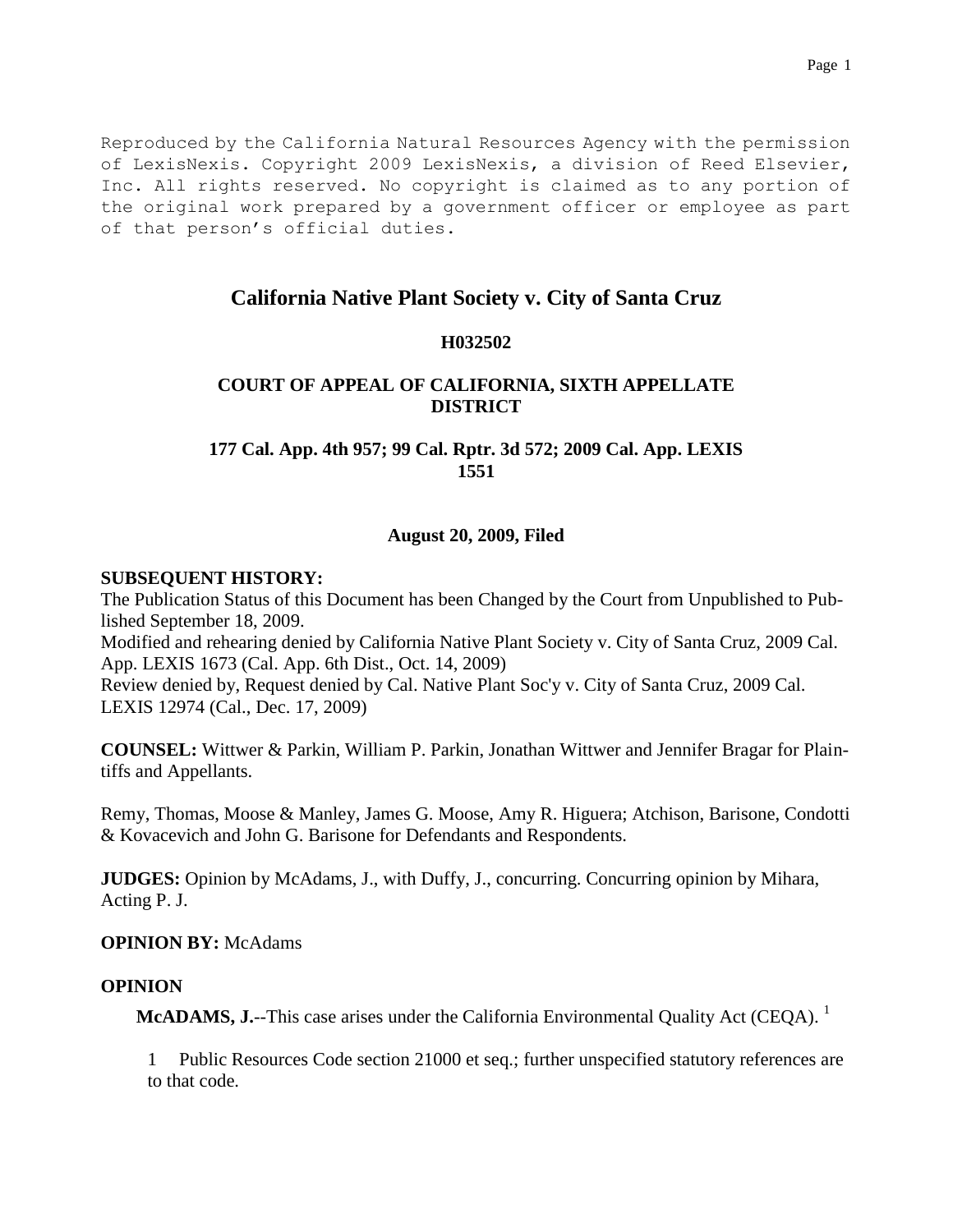Acting through its city council, respondent City of Santa Cruz (City) approved a master plan for Arana Gulch, a City-owned greenbelt property. In approving that project, the City certified an environmental impact report (EIR). As acknowledged in the EIR and in findings made by the City, the project will have a significant effect on the habitat of the Santa Cruz tarplant due to the chosen alignment of a multiuse trail. The City nevertheless found that overriding considerations warranted approval.

Claiming CEQA violations, appellants California Native Plant Society and Friends of Arana Gulch petitioned the superior court for a writ of mandate, naming as respondents the City and its city council. The court denied the petition. On appeal, appellants continue to press their claim that the City violated CEQA by failing to properly analyze feasible alternatives to the project, particularly an offsite location for the east-west multiuse trail.<sup>2</sup>

2 In the superior court, appellants also claimed CEQA violations based on the asserted failure (1) to delineate wetlands and (2) to analyze impacts to an environmentally sensitive habitat area (ESHA). In this court, appellants' CEQA claim rests solely on the alternatives analysis and related findings. We limit our analysis to that claim. (See, e.g., *Leader v. Health Industries of America, Inc*. (2001) 89 Cal.App.4th 603, 611 [107 Cal. Rptr. 2d 489].)

We find no violation of CEQA's procedural mandates. We also find substantial evidence in the administrative record to support the City's actions. We therefore affirm the superior court judgment denying appellants' writ petition.

## **FACTUAL AND PROCEDURAL BACKGROUND**

## *The Project*

The project whose approval is challenged here is the Arana Gulch Master Plan. The master plan addresses both public uses and resource management for the site.

#### *The Site*

As described in the draft master plan, "Arana Gulch is a scenic natural area situated along the eastern boundary of Santa Cruz. This 67.7-acre City-owned property features unique natural resources such as coastal prairie, Santa Cruz tarplant, and riparian and wetland habitat areas of Arana Gulch Creek. Bounded by neighborhoods and the Santa Cruz Harbor, this refuge of open space--with rich biological diversity, sweeping vistas, and tranquility--is of great value to the people of Santa Cruz."

#### *Planning Background*

The draft master plan chronicles the planning process for Arana Gulch.

As that document explains, the master plan "evolved from planning efforts spanning over two decades." The impetus for those efforts was the 1979 approval by city voters of Measure O, which identified greenbelt parcels for preservation. Among the designated parcels was Arana Gulch, which was then in private ownership. In 1992, city voters approved Measure I, which "required preparation and adoption of a Greenbelt Master Plan." A greenbelt master plan planning and feasibility study was completed two years later.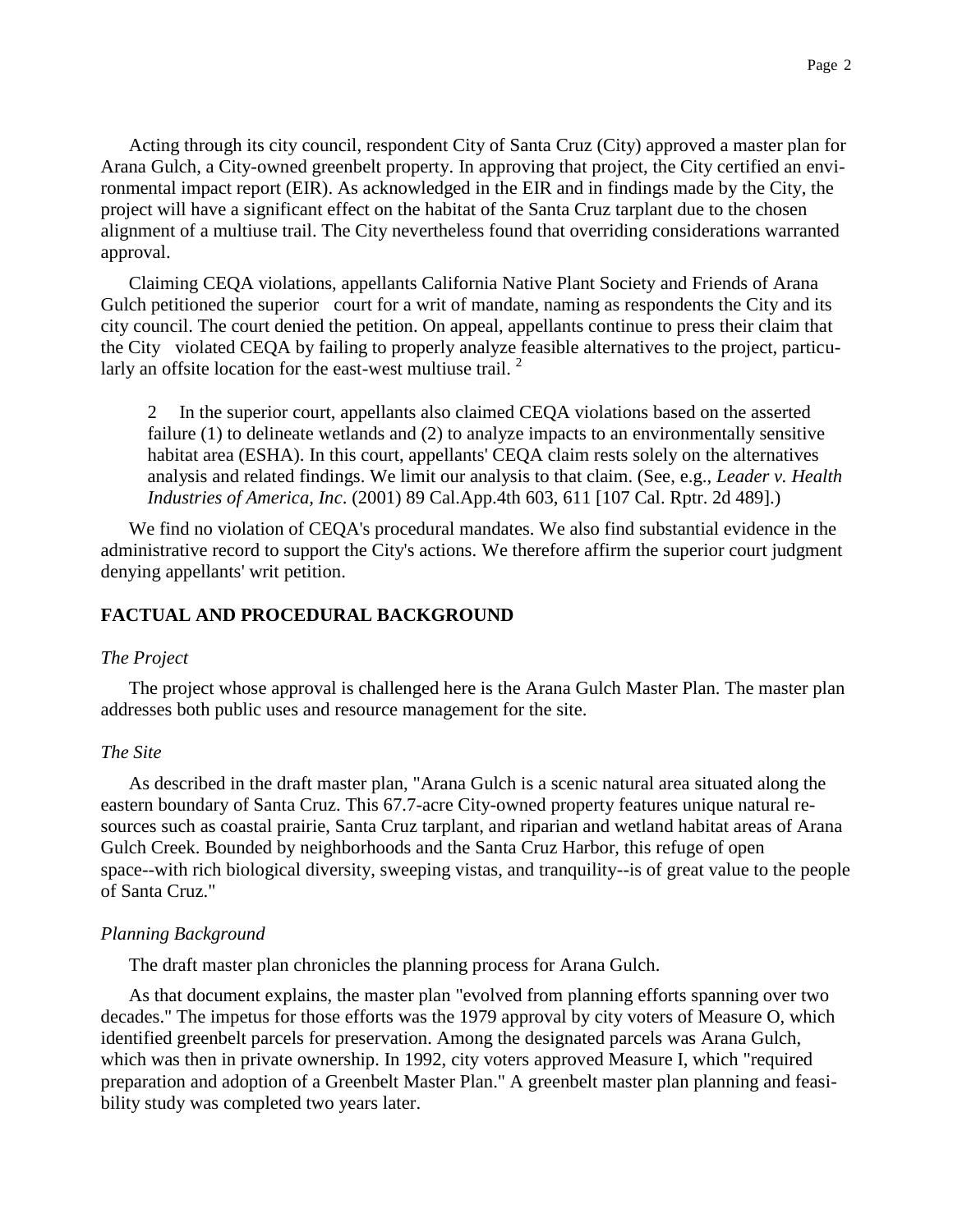In 1994, the City purchased Arana Gulch, which then comprised 63 acres. Shortly after purchasing it, the City opened the property for public use. "Years prior to this purchase, the City had acquired a narrow strip of land in the central portion of the property, approximately 4.7 acres. This strip of land was originally intended for a roadway extension between Broadway Avenue and Brommer Street."

In 1997, the city council approved the Arana Gulch Interim Management Plan. It "did not include any land use decisions, which were intended to be addressed at a future date in a long-term Master Plan."

"In late 2003, the City began the planning process for the *Arana Gulch Master Plan*. As an initial step, the Parks and Recreation Department sought direction from City Council regarding specific uses for Arana Gulch.<sup>[3</sup>] In October 2003, the Council directed that the following uses be included in the Draft Master Plan: resource enhancement and protection, a trail system that includes an east-west multi-use trail, interpretive displays and overlook areas."

3 Various uses for the property had been proposed or recommended over the years. In the 1994 greenbelt planning study, the recommended uses for Arana Gulch were "protection of views, habitats, and watershed areas, nature preserve areas, trails (nature, hiking and bicycle), a playground, a sports field, picnic sites, a restroom, and small parking areas." The 1997 interim management plan noted "potential development scenarios within a portion of Arana Gulch, including the possibility of residential use to recover some of the acquisition cost." Use as a school site had been considered there as well.

The Arana Gulch draft master plan also summarizes the evolution of the proposed east-west multiuse pathway connecting Broadway Avenue and Brommer Street through Arana Gulch. "The *City's General Plan* (1992) and the *Greenbelt Master Plan* (1994) identified the concept of an east-west bicycle/pedestrian connection between the City and County of Santa Cruz. In 1995, an initial Scope of Work for this bicycle/pedestrian path connection was prepared. Since that time, the proposed pathway and alternative routes have undergone several rounds of environmental evaluation and review. [¶] In May 2003, the City Council certified the environmental document--*Broadway-Brommer Bicycle/Pedestrian Path Connection Environmental Impact Report/Environmental Assessment*--but did not take action on the project itself." Instead, the city council decided to proceed with the Arana Gulch Master Plan, specifically including an east-west multiuse trail.

### *Elements of the Master Plan*

Elements of the project are described both in the draft master plan for Arana Gulch and in the EIR. The principal master plan components are (1) resource protection and enhancement and (2) public use, including trails.

Resource Management: The draft master plan states that "a key goal is to preserve and restore coastal prairie habitat, particularly Santa Cruz tarplant populations." As one part of the plan for achieving that goal, "a long-term adaptive management program" for the Santa Cruz tarplant was developed, as detailed in an appendix to the master plan. Another part of the plan was "to close unauthorized trails that transect the areas with the highest tarplant populations." Additionally, the master plan "calls for the establishment of designated interpretive multi-use and pedestrian trails ... designed to minimize and avoid disruption to higher density tarplant populations."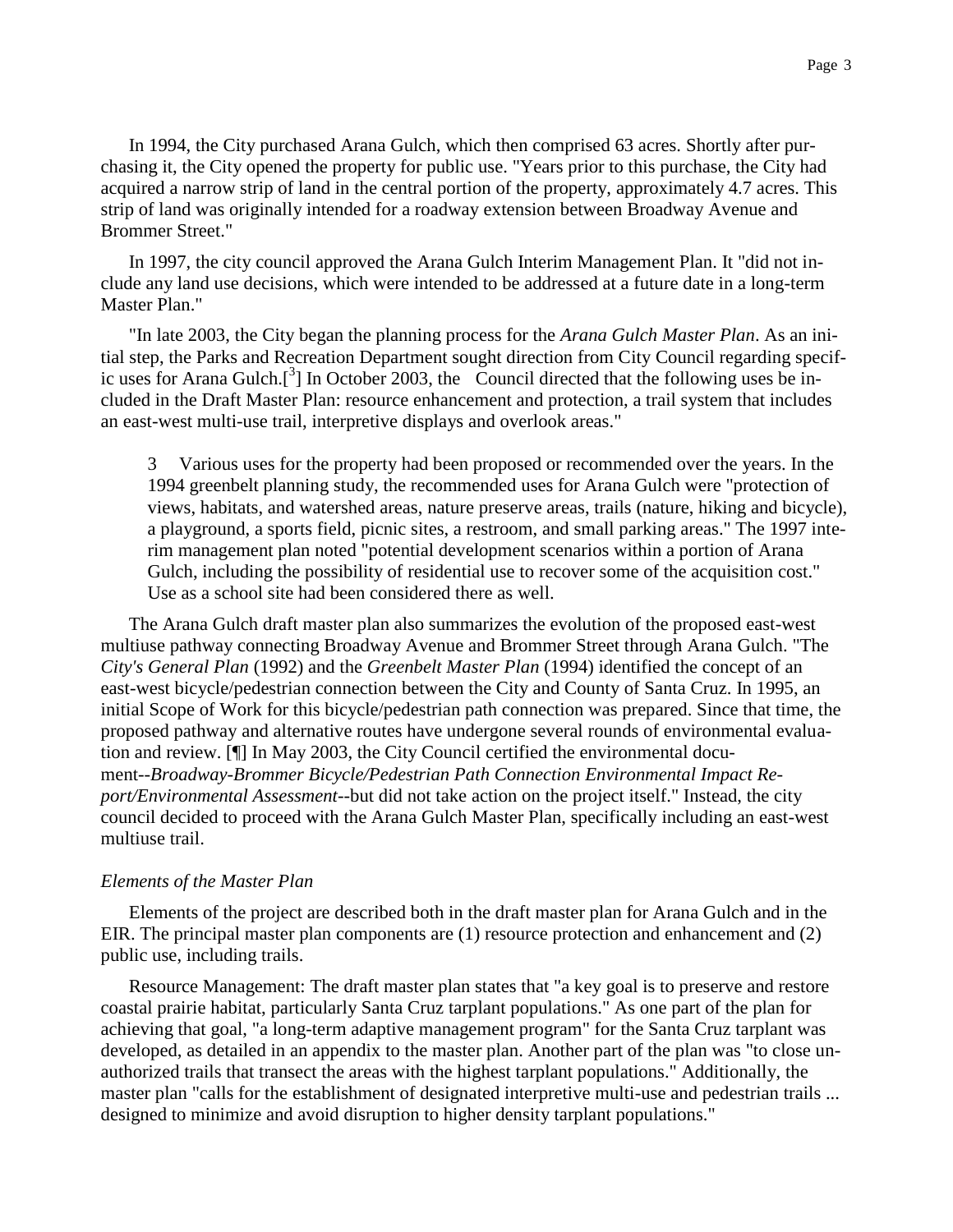Public Use: As explained in the draft master plan: "An interpretive trail system is the focus of public use within Arana Gulch. The proposed trail system, totaling approximately 2 miles, would provide public access for pedestrians, wheelchair users, and bicyclists." More than two thirds of the system, "approximately 1.4 miles, would be limited to pedestrian use" (including leashed dogs), with the remainder devoted to multiuse trails "designed for pedestrian, bicycle, wheelchair, and on-leash dog use." "The multi-use trails would include Arana Meadow, Creek View, and Canyon Trails." They "would feature a hardened surface and gradient that is compliant with the Americans with Disabilities Act (ADA) requirements." Their width would not exceed eight feet, except as needed "to accommodate interpretive displays and nature viewing areas." The multiuse trails "would enable visitors of all abilities to experience and learn about the different habitat areas" and would "also provide key trail connections between adjoining neighborhoods and the coastline. Together, Canyon View and Creek View Trail would provide a continuous west-east trail connection through the Arana Gulch property and Upper Harbor."

## *Environmental Review*

Preparation of the draft master plan for Arana Gulch and the draft environmental impact report took place concurrently.

## *The Draft EIR*

The draft environmental impact report (DEIR) was "made available for public review on March 1, 2006." It comprises 240 pages, plus appendices.

Objectives: The DEIR lists 10 project objectives, divided into two categories. Four objectives are listed under the heading "Resource Protection and Enhancement," including this one: "Implement an adaptive management program to ensure the long-term viability of the Santa Cruz tarplant within Arana Gulch."<sup>4</sup> Six objectives are listed under the heading "Public Use," including this one: "Provide trail connections through Arana Gulch that provide access from adjacent communities to the coastline and the Monterey Bay National Marine Sanctuary Trail. Provide multi-use trail connections that comply with Americans with Disabilities Act (ADA) requirements and provide pedestrian, wheelchair and bicycle access."<sup>5</sup>

4 The other objectives related to resources are: "Protect and enhance sensitive habitat areas, including coastal prairie, riparian woodland, and wetlands." "Educate the public about nature resource protection and enhancement through interpretive displays and programs." "Reduce sedimentation through: a) stabilization and restoration of eroded areas; b) trail improvements; and, c) other Best Management Practices."

5 The other objectives related to public use are: "Provide a trail system that allows public access within habitat areas in a manner that does not result in significant degradation of habitat values." "Provide areas for nature viewing and interpretive displays. Ensure that interpretive displays are designed to complement and blend with the natural environment." "To protect sensitive habitat areas, restrict dogs to on-leash use at all times on designated trails." "Close unauthorized, non-designated pathways." "Provide no new vehicle parking within the Arana Gulch boundaries, as there is adequate existing parking near entrances."

Proposed Project: In describing the project--the Arana Gulch Master Plan--the DEIR refers to that plan, provides a detailed summary of it, and attaches its table of contents as an appendix.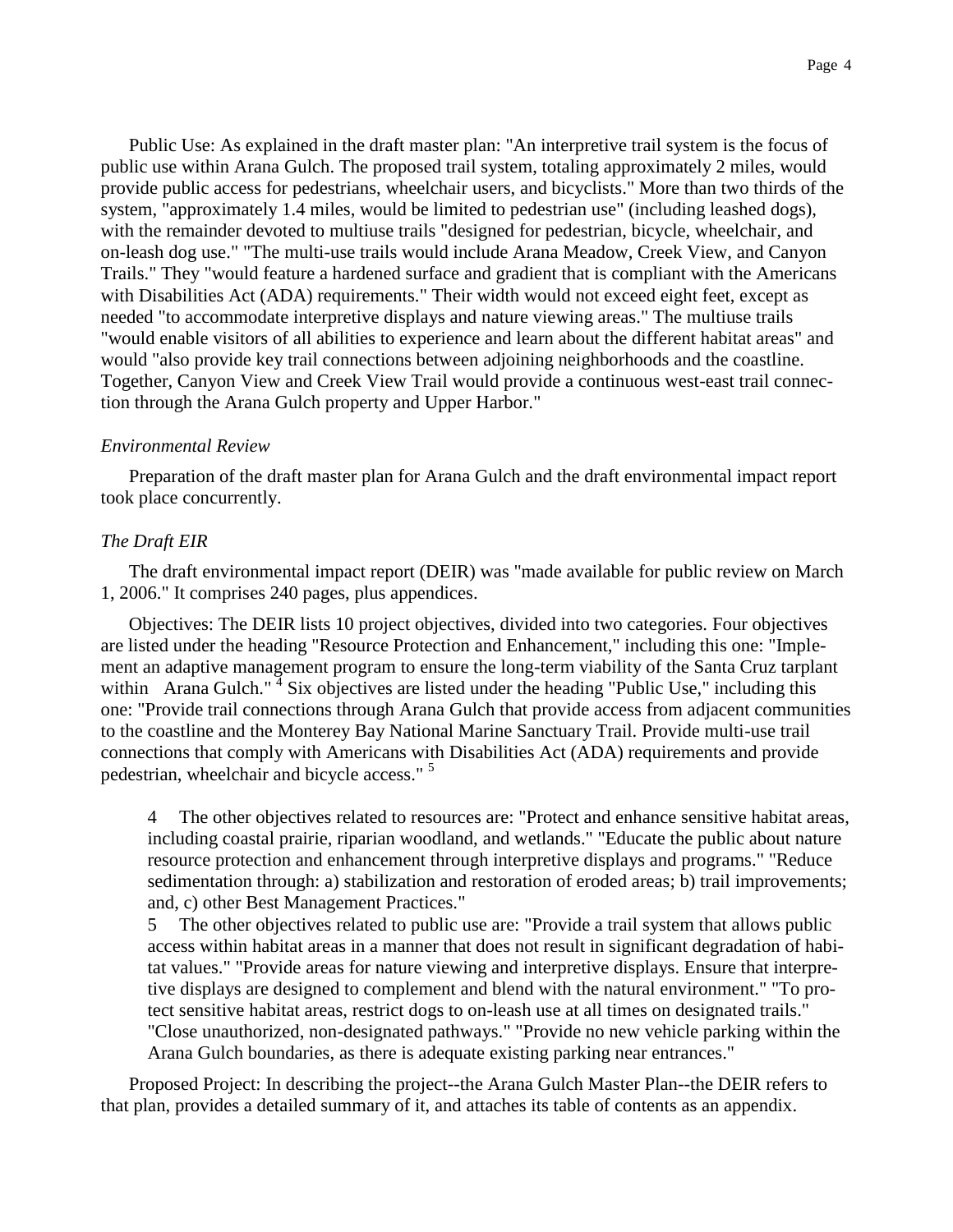Impacts and Mitigation: The DEIR includes a chapter entitled "Environmental Setting, Impacts and Mitigation Measures." As relevant here, that chapter describes the biological resources of Arana Gulch, including the Santa Cruz tarplant. It summarizes the anticipated biological impact of the project on the tarplant habitat, along with proposed mitigation measures.

In terms of impacts, the DEIR notes that some of the trails proposed in the master plan "would pass through, or near the boundary of" four areas of Arana Gulch identified as historic tarplant habitat (areas A, B, C & D). The DEIR states: "Any routing of trail segments through historic Santa Cruz tarplant habitat would represent a direct loss of habitat for the species." In recent years, only small numbers of plants were observed in areas B, C, and D. "It is assumed, however, that a seed bank may still be present throughout these historic areas of tarplant occurrence. Thus, with appropriate management measures, the species could potentially be restored to those areas from the dormant seed bank." The DEIR continues: "Loss of tarplant habitat would be relatively greater with the multi-use trails ... because these trails would be 8 feet wide, as compared to the pedestrian-only trails which would be 18 to 24 inches wide. To the extent that these trails cannot be routed to avoid the tarplant habitat ... , this would be an impact that cannot be fully mitigated."

To lessen these impacts, the DEIR identifies five mitigation measures, including these two: (a) "To the maximum extent feasible, all trail segments shall be aligned to avoid the mapped historic extent of the four Santa Cruz tarplant areas." (Italics omitted.) (b) "The Santa Cruz Tarplant Management Program ... shall be fully implemented." (Italics omitted.) But the report nevertheless observes: "The combination of the above measures would reduce this impact, but the impact would remain significant and unavoidable because it cannot be fully ensured that all tarplant habitat would be protected." (Italics omitted.)

Alternatives: The DEIR has a chapter devoted to alternatives. It evaluates four alternatives: (1) the "No Project Alternative"; (2) the "Reduced Creek View Trail Alternative"; (3) the "Unpaved Trail System with Hagemann Gulch Bridge Alternative"; and (4) the "Unpaved Trail System without Hagemann Gulch Bridge Alternative." The DEIR summarizes the four alternatives as follows:

Alternative 1 "would keep the site in its existing condition. No Master Plan and no Santa Cruz Tarplant Adaptive Management Program would be adopted. Management actions would be limited and the *Arana Gulch Interim Management Plan* would remain in effect. No new trails would be developed on the site. This alternative would eliminate most of the project impacts but would not contribute to the achievement of any of the project objectives."

Alternative 2 "would include the same trail system as the proposed project but would not include any trail segments within Port District property. Trail access to Arana Gulch would continue to be provided by the existing trail segment along the western edge of the dry storage area at the Upper Harbor. This alternative would include the long-term Santa Cruz Tarplant Adaptive Management Program."

Alternative 3 "would have the same trails as the proposed project except that no trails would be paved and no trails would comply with Americans with Disabilities (ADA) requirements. Due to unpaved surfaces and gradients, trails would not be accessible for wheelchairs and some types of street bicycles. Without funding for paved, multi-use trails, there would be uncertainty about funding and implementing the Santa Cruz Tarplant Adaptive Management Program."

Alternative 4 "would provide unpaved trails and would not include the Hagemann Gulch Bridge proposed by the project. This alternative would provide public access for pedestrians and some bi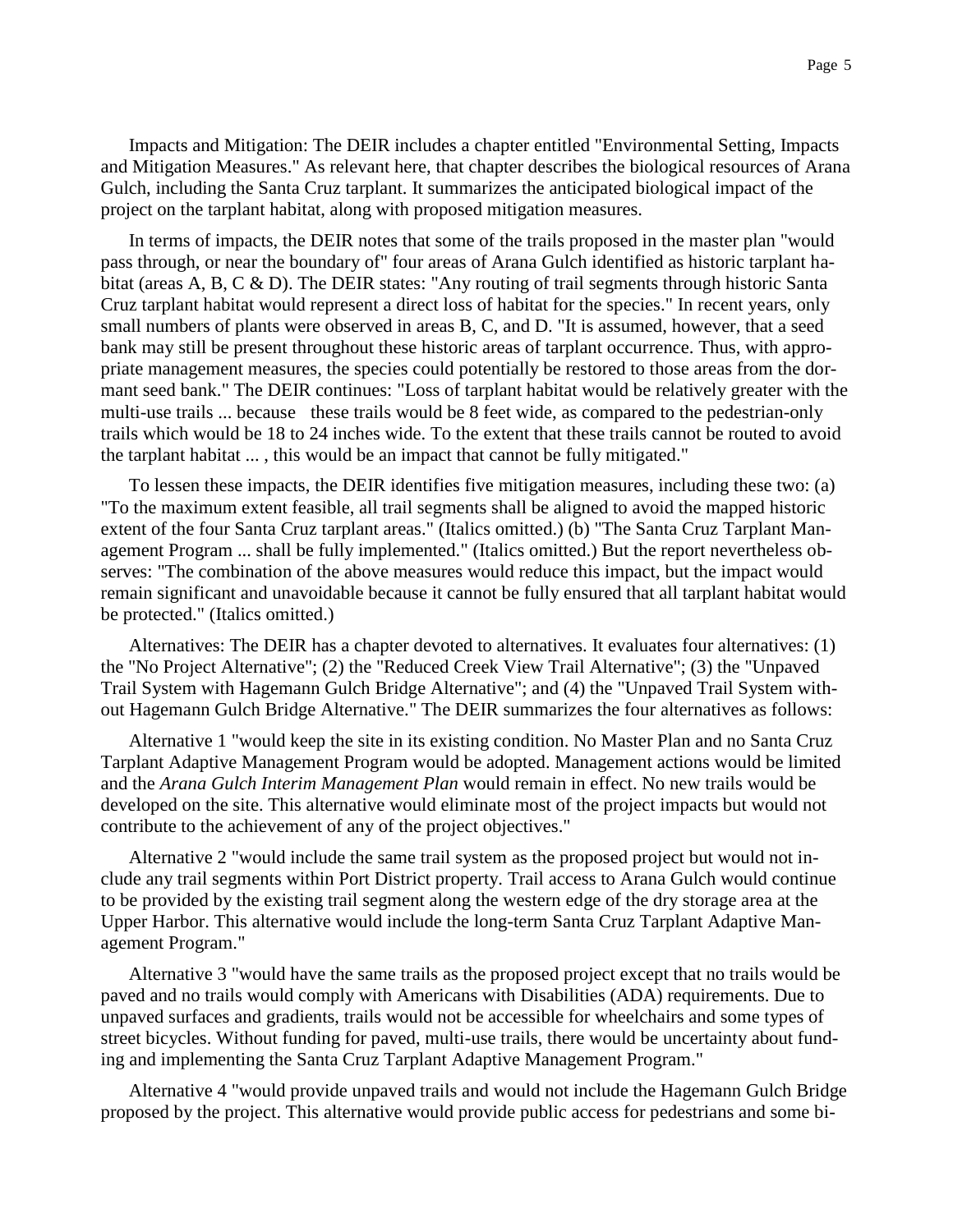cyclists but would not comply with ADA requirements. Since no bridge across Hagemann Gulch would be constructed, this alternative would not provide a new west entrance or east-west trail connection. As with Alternative 3, all trails would remain unpaved. Without funding for paved, multi-use trails, there would be uncertainty about funding and implementing the Santa Cruz Tarplant Adaptive Management Program."

Following this summary, the DEIR discusses the alternatives in greater depth. As part of that discussion, the DEIR includes two tables, one comparing the environmental impacts of the project alternatives after mitigation and another showing the relationship of the alternatives to project objectives.

The DEIR concludes that alternative 4 "would be the environmentally superior alternative, because it provides for the least amount of construction at the site. Thus, on-site resources such as Santa Cruz tarplant, wetlands, and other habitat would be least affected." But the DEIR also states: "This alternative would not meet the project objectives of providing ADA-compliant, multi-use trails and would not provide a new west entrance and connection to the Seabright neighborhood. Thus, access within Arana Gulch would be significantly limited compared to the proposed project. Additionally, funding may not be available for long-term resource management of the site, specifically the Santa Cruz Tarplant Adaptive Management Program."

#### *Public Comments*

During the public review period for the DEIR, numerous comments were received, including a letter from appellants. Appellants' letter enumerated 20 separate questions or criticisms; three pertain to the issues raised here.

As relevant to this appeal, appellants first complained that the project objectives were defined too narrowly, resulting "in a skewed alternatives analysis." According to appellants, since ADA-compliant (Americans with Disabilities Act of 1990; 42 U.S.C. § 12101 et seq.), multiuse trails are listed as a project objective, the alternatives should include such trails, "which are assumed to be an essential part of the Project." By excluding such a key component, appellants argued, "the alternatives analysis would be pointless."

In addition, appellants took issue with the DEIR's conclusion that "funding for tarplant management is uncertain for Alternatives 3 and 4." In their words: "This is clearly a ruse. The fact that there will still be development associated with these proposals means that mitigations will have to be proposed to mitigate for significant environmental impacts, including impacts to the tarplant."

Finally, appellants commented: "The Master Plan clearly includes the Broadway-Brommer Bicycle/Pedestrian Path Connection. Yet, the DEIR fails to address off-site alternatives for this connection. If this is a Project Objective as stated, then in order for the DEIR to be legally sufficient, it must address off-site alternatives for this connection."

## *The Final EIR*

The final environmental report (FEIR) was presented in May 2006. As explained in its introduction, the FEIR is "prepared in the form of an addendum to the DEIR, responds to public comments on the DEIR, revises the DEIR as necessary, and provides a Mitigation Monitoring and Reporting Program for the project." In its response to public comments, the FEIR addresses each point raised by appellants, including the three mentioned above.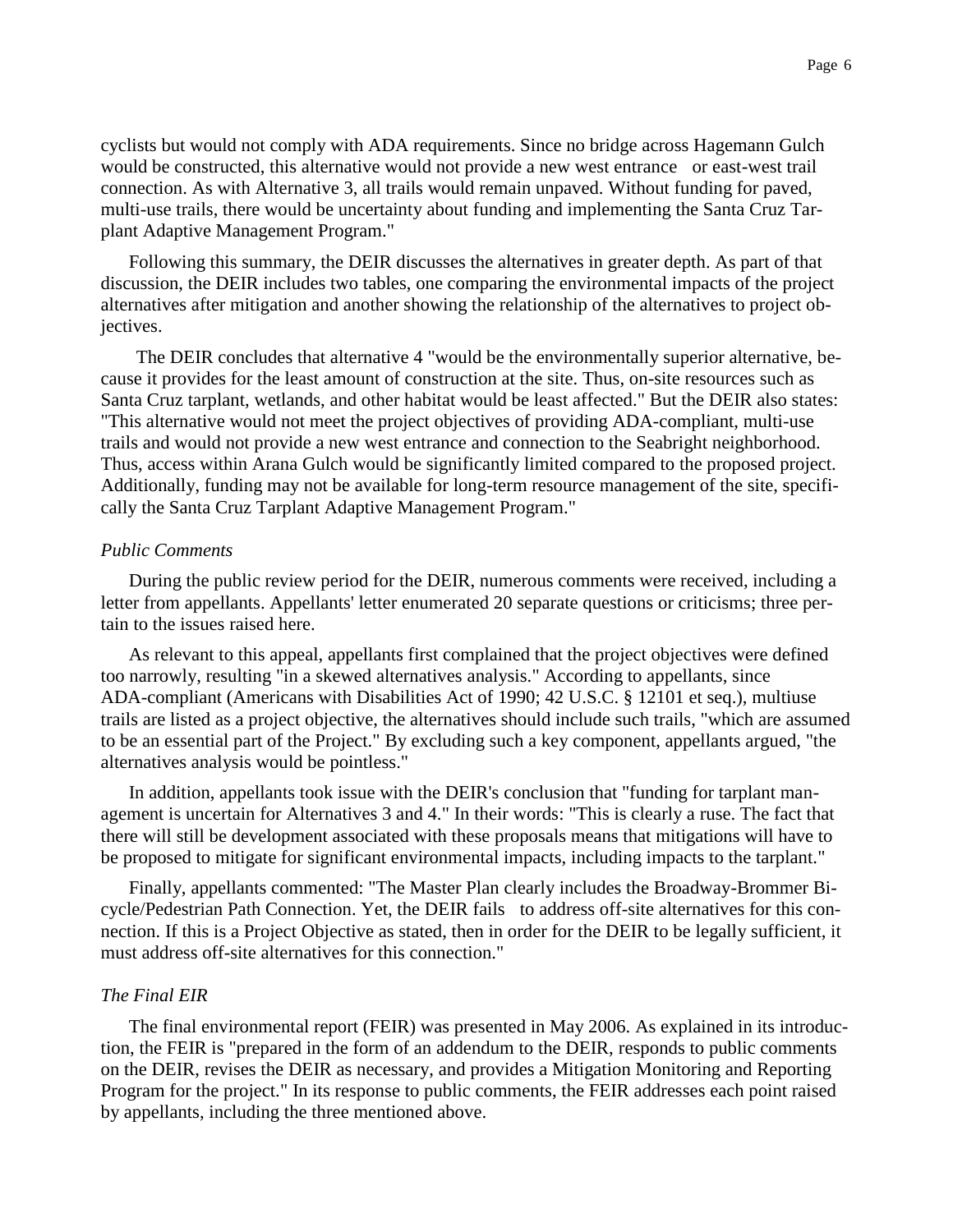As relevant here, the FEIR first responds to appellants' comment that the project objectives were unduly narrow and thus skewed the alternatives analysis. Concerning project objectives, the FEIR states: "The objectives outlined in the DEIR are not considered so narrow that they preclude the development of reasonable alternatives. ... The objective of developing multi-use trails and trail connections allows a variety of means for such trails to be provided within Arana Gulch. For example, such objectives allow a multitude of alignments to be selected within the 67-acre property." Concerning alternatives, the FEIR states: "The four alternatives evaluated in Chapter 5 of the DEIR are considered to be a reasonable range of alternatives. While each alternative does not necessarily achieve all of the identified project objectives, the City's decision makers can easily select any of the alternatives rather than the proposed project, and each alternative would still provide the City with a Master Plan for Arana Gulch. Only the 'No Project' alternative fails to achieve most of the identified project objectives which is quite common in CEQA documents."

Next, in a master response about funding for tarplant management (a point raised by appellants and others), the FEIR states: "The Santa Cruz Tarplant Adaptive Management Program ... must be funded by the City in order to fulfill the EIR mitigation measure requirements for the proposed project and Alternative 2. Funding of the Adaptive Management Program would not be required for the No Project and other alternatives; however, the City Council could still decide to fund the Adaptive Management Program, regardless of which alternative is selected. Because there would not be a requirement to fund it, the Draft EIR states that there is uncertainty regarding funding."

Third, the FEIR addresses the issue of an offsite alternative in another master response as follows: "An off-site alternative was not addressed because the proposed project is a Master Plan for the 67.7-acre Arana Gulch property. The off-site component of the multi-use trail [the Port District segment] is addressed as part of the proposed project because this is directly linked to the on-site trail and is required to be addressed by CEQA as part of the whole action. ... Any off-site alternative that is outside the boundaries of Arana Gulch would not meet the intent of developing a Master Plan for Arana Gulch. ... Off-site alternatives for the bicycle trail were already addressed in the EIR/EA on the Broadway-Brommer Bicycle/Pedestrian Path Connection which is addressed [in] the DEIR."

On July 10, 2006, the City prepared an addendum to the FEIR to address typographical errors and an inadvertent omission.

#### *Consideration by Advisory Bodies*

The draft master plan identified two advisory bodies for the project: (1) the City's parks and recreation commission, which was "the lead advisory body to the City Council for review of the *Arana Gulch Master Plan* and EIR" and (2) the City's planning commission, which had advisory responsibility "for the General Plan Amendments, rezoning, and annexation of County parcels."

On June 26, 2006, the parks and recreation commission considered the Arana Gulch Draft Master Plan and EIR. The hearing began with a staff report. The staff representative responded to commissioners' questions about the absence of offsite trail alternatives through Frederick Street Park. <sup>6</sup> The staff report was followed by public comment. After discussion among its members, the commission voted four to two against recommending EIR certification to the city council. By the same margin, the commission also "recommended ... that the City Council reject the Arana Gulch Master Plan and direct staff to prepare a new Master Plan that does not include a bridge over Hagemann Gulch." The commission's vote ran counter to the recommendation of its staff, which was to approve "the Arana Gulch Master Plan as presented to City Council."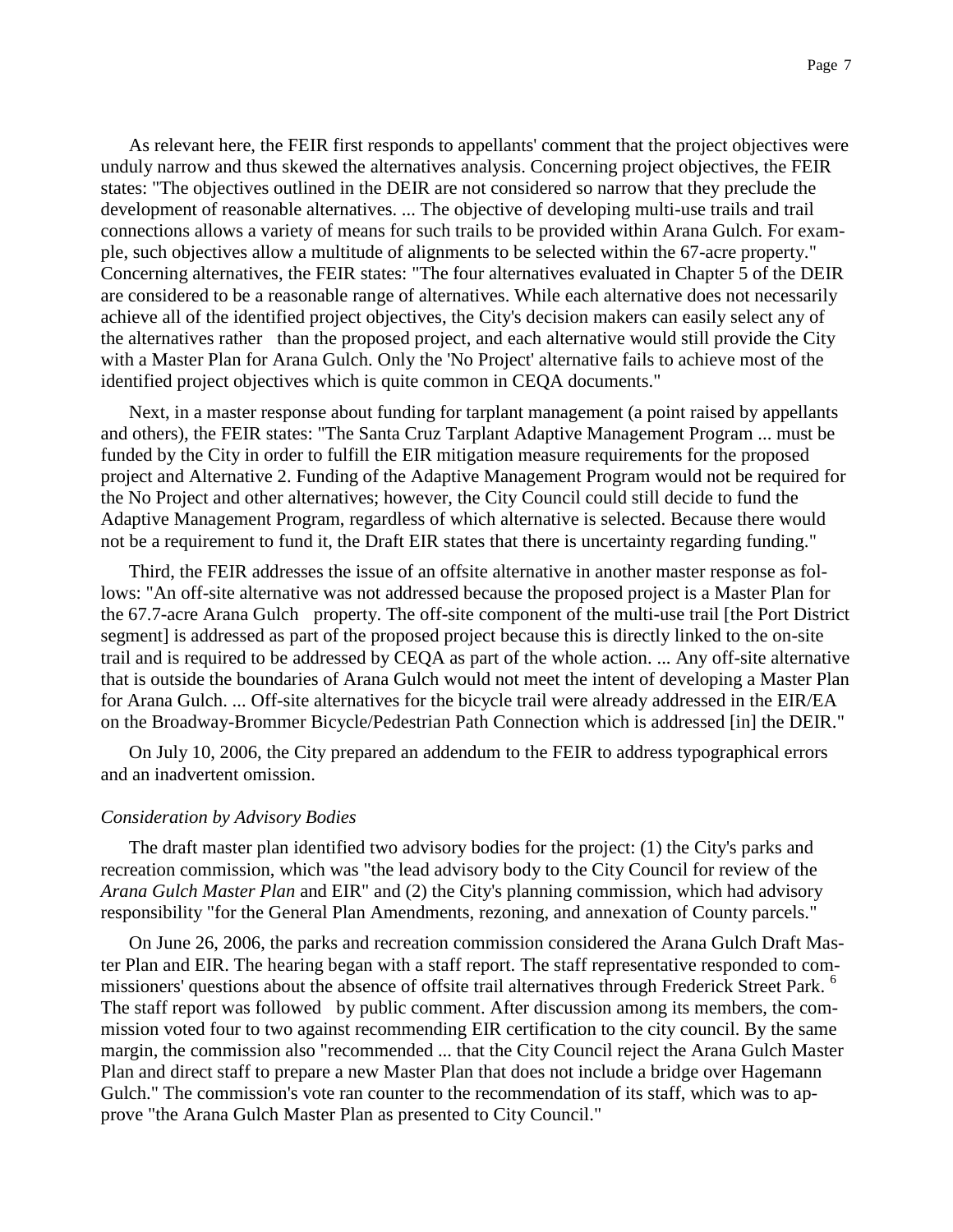6 The staff representative explained that "the project that was before the City Council for the previous ten years was a bicycle/pedestrian/wheelchair accessible path connecting the east and west. And it looked at different alternatives. Arana Gulch was just one of the routes. That was the project. It was a bicycle/pedestrian path project. [¶] The project before you today is a long-term Master Plan for a 67-acre area which is called Arana Gulch. So, therefore, the only alternatives that are included are alternatives within the Arana Gulch property." She also stated: "Frederick Street does not provide access for disabled people within Arana Gulch, and it does not provide a new west entrance to Arana Gulch."

During discussion by the commission, the absence of offsite alternatives came up again. The staff representative stated: "It's confusing to explain. The project before you is Arana Gulch. The project is not an east-west pathway; therefore, what's in the EIR is alternatives that still provide a park master plan that do not include a paved east-west connection. So that is the means of this department providing an alternative."

On July 6, 2006, the planning commission considered the Arana Gulch EIR together with proposed zoning and plan amendments that would be necessary in the event of approval of the Arana Gulch Master Plan. After a staff report, public comment, and discussion, the planning commission voted five to zero to recommend certification of the EIR and adoption of the necessary amendments to the local coastal plan and general plan.

### *Project Approval*

On July 11, 2006, the city council conducted a public meeting to consider approval of the Arana Gulch Draft Master Plan. First, city staff members explained the project and the environmental review process. Those reports were followed by public comments. The city council then discussed and voted on the Arana Gulch Draft Master Plan.

Staff Reports: Reports were presented by parks and recreation department staff, planning department staff, and the environmental consultant for the project. The environmental consultant confirmed that "the mitigation measures in the EIR will reduce potential environmental impacts to less than significant, except for the impact related to the historic Santa Cruz tar plant habitat." Nevertheless, she stated, "the majority of the tar plant habitat is protected." As the consultant explained: "Area A which has included the highest population historically and in recent years is completely avoided by the multiuse trails" but "the trails would pass nearby or through areas B, C and D" of the tarplant habitat. She further explained: "Because there may be tar plant seed bank within the footprint of the paved trails, the EIR took a conservative approach and defined the impact as significant and unavoidable. It should be noted that there is uncertainty about the location and viability of the seed bank." Nevertheless, the consultant advised, given the identified impact to tarplant habitat, "the City must adopt a Statement of Overriding Considerations in order to approve the Master Plan."

Speakers' Comments: Dozens of people spoke at the hearing, offering comments for or against the project or its components.

Speaking in favor of the inclusion of multiuse trails in the master plan, several people cited wheelchair accessibility. A number of individuals favored the multiuse trails based on the need for safe bicycle route alternatives. Still others spoke of the environmental benefits of promoting alternative transportation. Among those urging adoption of the EIR and master plan was the former ex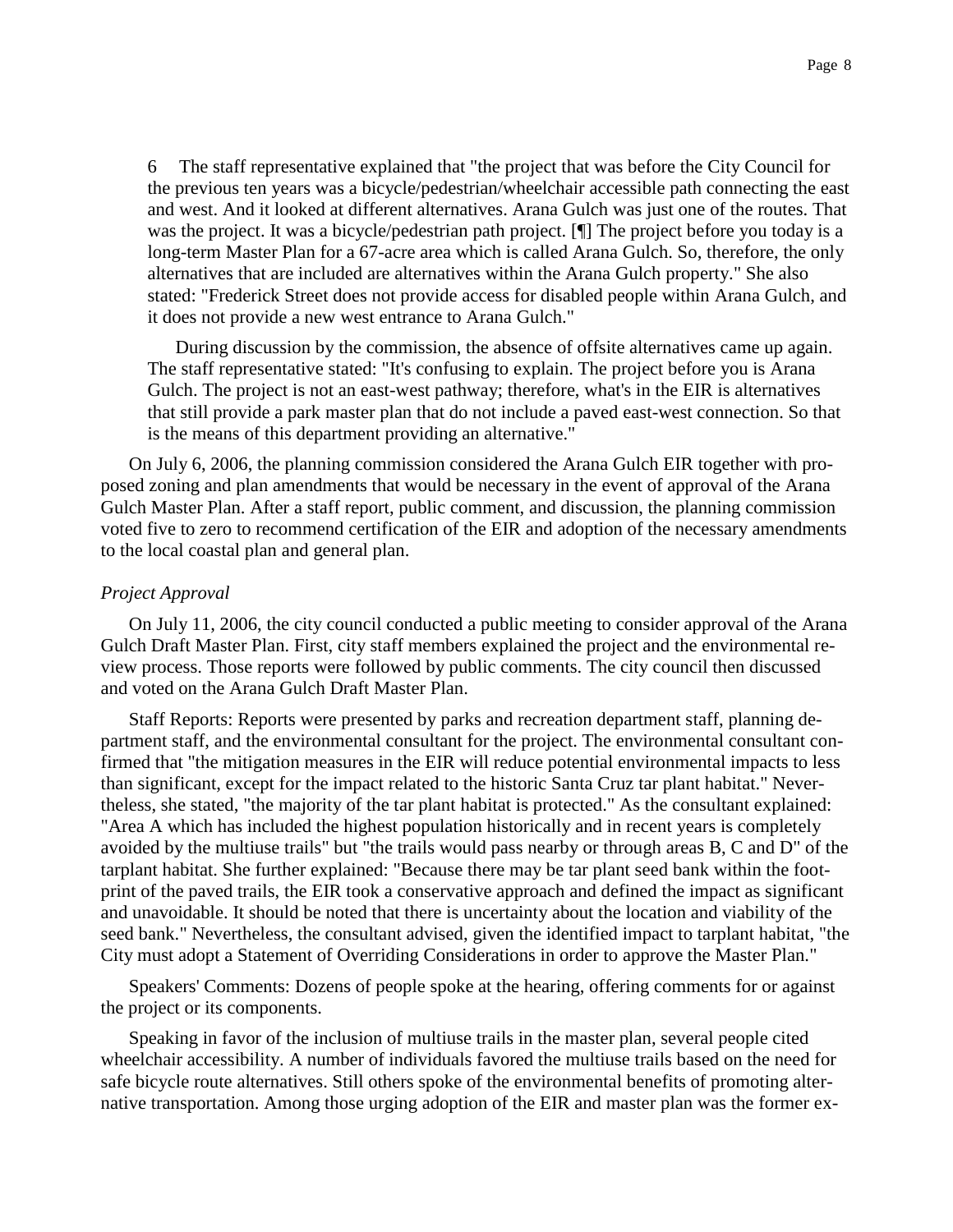ecutive director of the regional transportation commission, who described the proposed multiuse trail as "the most critical bike and pedestrian path project in this county for this region."

Other members of the public spoke against the inclusion of paved trails through Arana Gulch, citing environmental and other concerns, including the need for protection of the Santa Cruz tarplant habitat. Representatives of appellants California Native Plant Society and Friends of Arana Gulch were among those speaking in opposition to project approval.

Council Discussion: In discussing the motion to approve the master plan, several city council members spoke about the multiuse trails. Councilmember Coonerty stated that "the important issue for me here is about access." In his words, "we need to make public spaces available to--accessible to everybody. And that's an incredibly important value. And that includes ... our open spaces." Councilmember Madrigal agreed, saying: "I just think that our natural environment, our greenbelt should not be an exclusive area. And so whatever we can do to try and increase access to that, we should do that." According to Councilmember Mathews: "We also take to heart the importance of providing transportation alternatives. No one can look at the situation and think we need only one east-west, or even two east-west bike routes. That's a major corridor and we need several good ones, and this can be one of them."

Council Action: By a vote of six to zero, the city council adopted a resolution certifying the FEIR for the Arana Gulch Master Plan. In a separate resolution, the city council adopted findings of fact and a statement of overriding considerations, which are contained in a 36-page exhibit. As relevant here, the findings of fact conclude that each of the alternatives analyzed in the EIR is infeasible for failure to satisfy project objectives and on policy grounds. In its statement of overriding considerations, the city council identified "economic, social, or other benefits that render acceptable the significant and unavoidable effect on the Santa Cruz tarplant" including improved access for people with disabilities and trail connections to coastal resources. The city council also took other actions related to approval of the Arana Gulch Master Plan, including amending the local coastal plan and making zoning changes.

## *Trial Court Proceedings*

On August 10, 2006, appellants filed a petition for writ of mandate in superior court. In January 2007, the administrative record was lodged with the court; it contains more than 8,700 pages. The following month, respondents answered the petition. The parties submitted extensive briefing, with the final brief filed by appellants in May 2007.

In September 2007, the court conducted a hearing on the petition. In October, the court issued a tentative decision in respondents' favor. Later that month, after appellants had responded to the tentative decision and respondents had submitted a proposed statement of decision, the court held another hearing. In November, the court filed a final decision denying the petition.

In January 2008, the court issued its order and judgment denying the petition.

#### *Appeal*

Appellants brought this timely appeal. In this court, appellants assert CEQA violations based on the analysis of alternatives in the EIR and the subsequent infeasibility findings by the city council.

## **LEGAL PRINCIPLES**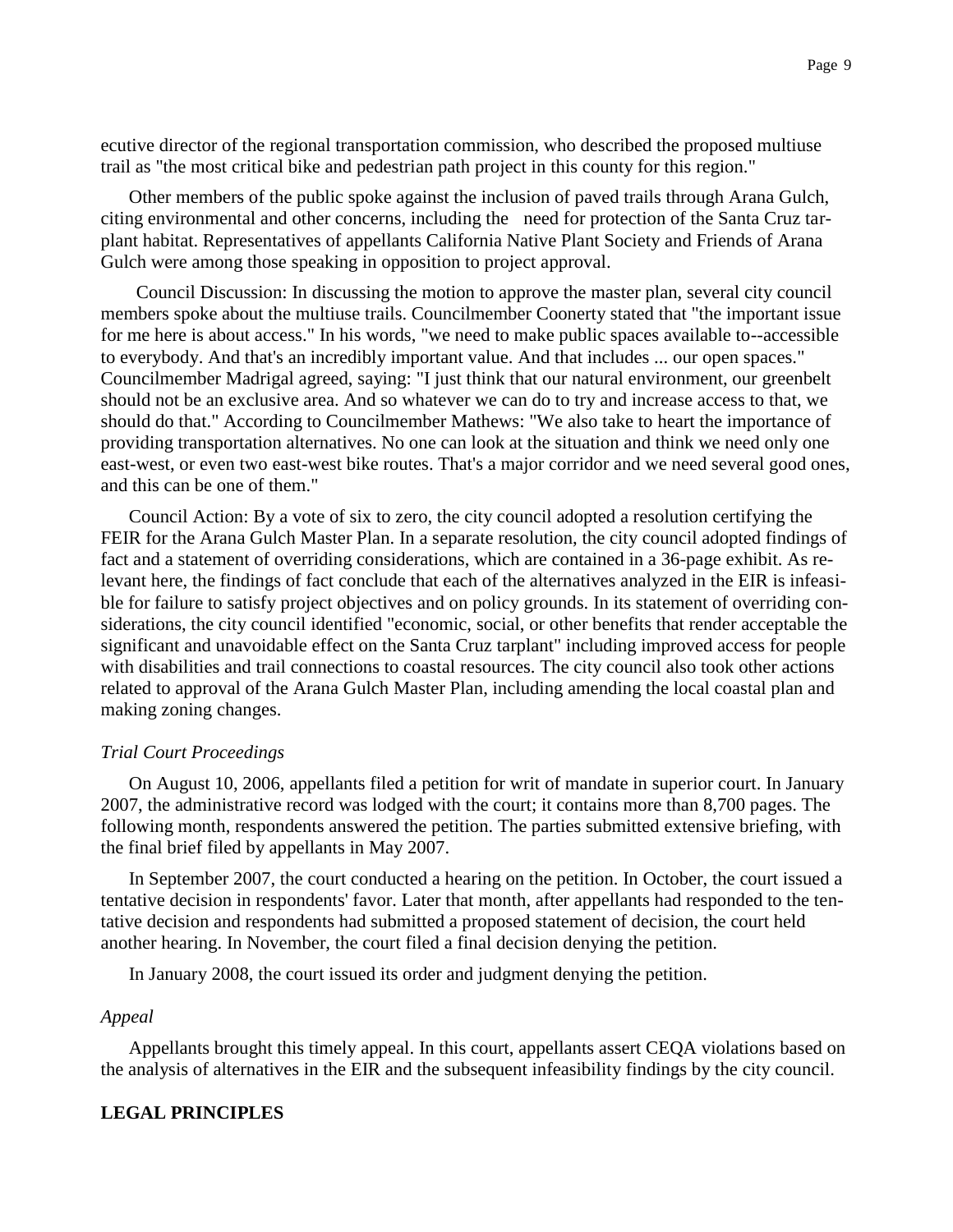As a framework for our discussion of the issues raised in this appeal, we begin by summarizing the principles of law that govern our analysis.

## I. *Environmental Protection Under CEQA*

"The Supreme Court has repeatedly observed that the Legislature intended CEQA to be interpreted to afford the fullest possible protection to the environment within the reasonable scope of the statutory language." (*Marin Mun. Water Dist. v. KG Land California Corp*. (1991) 235 Cal.App.3d 1652, 1660 [1 Cal. Rptr. 2d 767] (*Marin Water*).) To further that purpose, "CEQA contains a 'substantive mandate' requiring public agencies to refrain from approving projects with significant environmental effects if 'there are *feasible* alternatives or *mitigation measures'* that can substantially lessen or avoid those effects." (*County of San Diego v. Grossmont-Cuyamaca Community College Dist*. (2006) 141 Cal.App.4th 86, 98 [45 Cal. Rptr. 3d 674].) CEQA nevertheless "permits government agencies to approve projects that have an environmentally deleterious effect, but [it] also requires them to justify those choices in light of specific social or economic conditions." (*Sierra Club v. State Bd. of Forestry* (1994) 7 Cal.4th 1215, 1233 [32 Cal. Rptr. 2d 19, 876 P.2d 505], citing § 21002.)

### A. *The Environmental Impact Report*

The "heart of CEQA" is the EIR. (*Marin Water, supra*, 235 Cal.App.3d at p. 1660; see *Citizens of Goleta Valley v. Board of Supervisors* (1990) 52 Cal.3d 553, 564 [276 Cal. Rptr. 410, 801 P.2d 1161] (*Goleta II*).) "The EIR, with all its specificity and complexity, is the mechanism prescribed by CEQA to force informed decision making and to expose the decision making process to public scrutiny." (*Planning & Conservation League v. Department of Water Resources* (2000) 83 Cal.App.4th 892, 910 [100 Cal. Rptr. 2d 173] (*Planning & Conservation League*).) The requirements governing EIR's are set forth in the statute and in the CEQA guidelines. <sup>7</sup>

7 The guidelines are found in the California Code of Regulations, title 14, section 15000 et seq. (Guidelines). As the California Supreme Court recently reaffirmed: "In interpreting CEQA, we accord the Guidelines great weight except where they are clearly unauthorized or erroneous." (*Vineyard Area Citizens for Responsible Growth, Inc. v. City of Rancho Cordova* (2007) 40 Cal.4th 412, 428, fn. 5 [53 Cal. Rptr. 3d 821, 150 P.3d 709] (*Vineyard*).)

"A public agency must prepare an EIR or cause an EIR to be prepared for any project that it proposes to carry out or approve that may have a significant effect on the environment." (*Federation of Hillside & Canyon Assns. v. City of Los Angeles* (2004) 126 Cal.App.4th 1180, 1197 [24 Cal. Rptr. 3d 543] (*Federation II*).) "The EIR must describe the proposed project and its environmental setting, state the objectives sought to be achieved, identify and analyze the significant effects on the environment, state how those impacts can be mitigated or avoided, and identify alternatives to the project, among other requirements." (*Ibid*.)

The process begins with notice to the public that the lead agency is preparing a draft EIR. (§ 21092; *Laurel Heights Improvement Assn. v. Regents of University of California* (1988) 47 Cal.3d 376, 391 [253 Cal. Rptr. 426, 764 P.2d 278] (*Laurel Heights*).) After public review, "the draft EIR is evaluated in light of comments received." (*Laurel Heights*, at p. 391.) "The lead agency then prepares a final EIR incorporating comments on the draft EIR and the agency's responses to significant environmental points raised in the review process." (*Ibid*.) "The lead agency must certify that the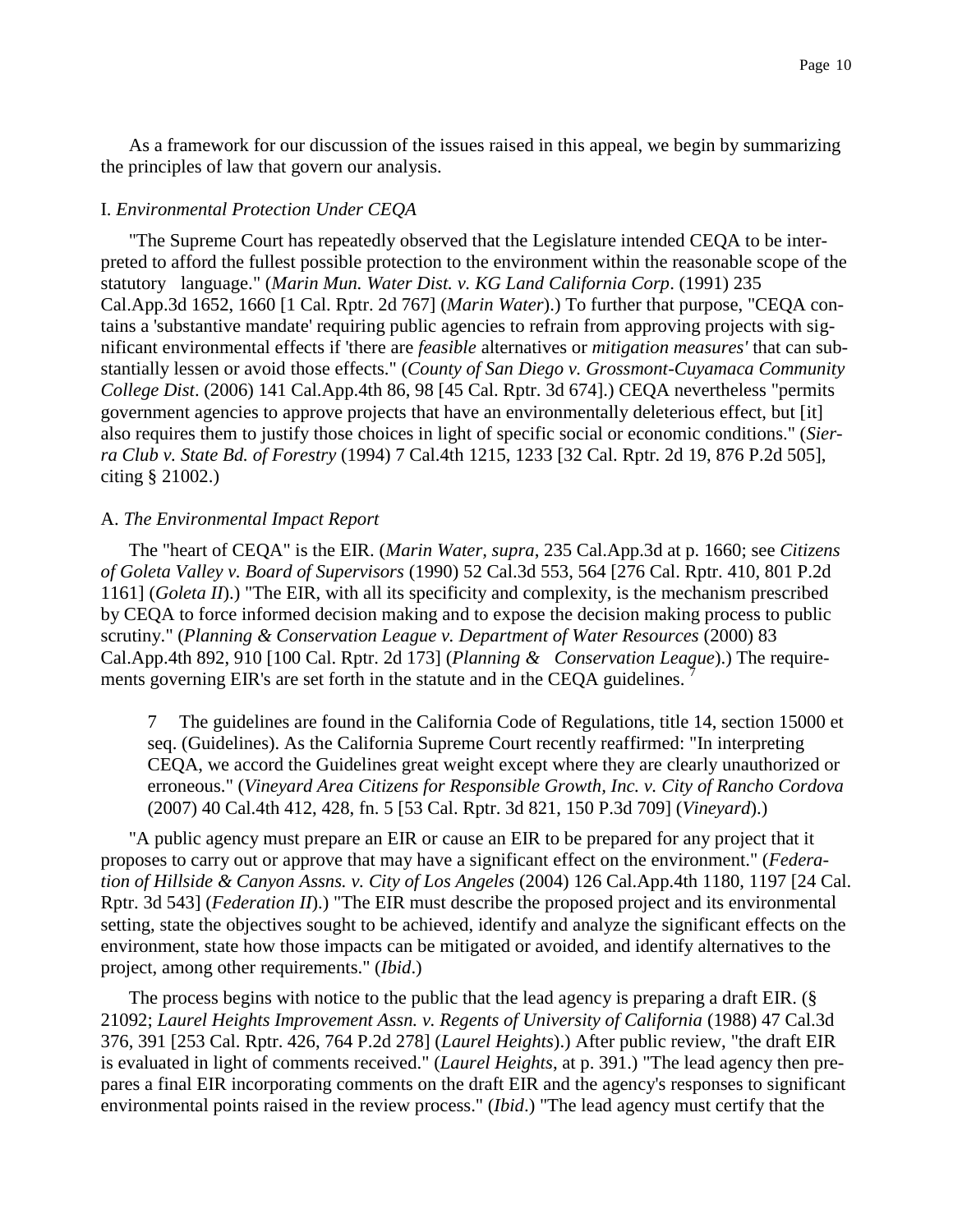final EIR has been completed in compliance with CEQA and that the information in the final EIR was considered by the agency before approving the project." (*Ibid*.) An agency may utilize staff or "consultants to prepare the EIR" but it "must use its independent judgment" in considering the information. (*Mission Oaks Ranch, Ltd. v. County of Santa Barbara* (1998) 65 Cal.App.4th 713, 725 [77 Cal. Rptr. 2d 1], disapproved on another point in *Briggs v. Eden Council for Hope & Opportunity* (1999) 19 Cal.4th 1106, 1123, fn. 10 [81 Cal. Rptr. 2d 471, 969 P.2d 564]; see Guidelines, § 15084, subds. (a), (d), (e).) "Because the EIR must be certified or rejected by public officials, it is a document of accountability." (*Laurel Heights*, at p. 392; accord, *Sierra Club v. State Bd. of Forestry, supra*, 7 Cal.4th at p. 1229.)

"'Technical perfection is not required; the courts have looked not for an exhaustive analysis but for adequacy, completeness and a good-faith effort at full disclosure.'" (*Concerned Citizens of South Central L.A. v. Los Angeles Unified School Dist*. (1994) 24 Cal.App.4th 826, 836 [29 Cal. Rptr. 2d 492] (*Concerned Citizens*); see also, e.g., *Laurel Heights, supra*, 47 Cal.3d at pp. 406-407.) Nevertheless, given the key role of the EIR in carrying out CEQA's requirements, "the integrity of the process is dependent on the adequacy of the EIR." (*Save Our Peninsula Committee v. Monterey County Bd. of Supervisors* (2001) 87 Cal.App.4th 99, 117 [104 Cal. Rptr. 2d 326] (*Save Our Peninsula*).)

## B. *Alternatives*

"CEQA requires that an EIR, in addition to analyzing the environmental effects of a proposed project, also consider and analyze project alternatives that would reduce adverse environmental impacts." (*In re Bay-Delta etc.* (2008) 43 Cal.4th 1143, 1163 [77 Cal. Rptr. 3d 578, 184 P.3d 709] (*In re Bay-Delta*).) According to the Guidelines: "An EIR shall describe a range of reasonable alternatives to the project, or to the location of the project, which would feasibly attain most of the basic objectives of the project but would avoid or substantially lessen any of the significant effects of the project, and evaluate the comparative merits of the alternatives." (Guidelines, § 15126.6, subd. (a).)

"The basic framework for analyzing the sufficiency of an EIR's description of alternatives is set forth" in the statute, in the CEQA Guidelines, and in *Goleta II, supra*, 52 Cal.3d 553. (*In re Bay-Delta, supra*, 43 Cal.4th at pp. 1162-1163.) Under those authorities, the analysis of alternatives is evaluated against a rule of reason. (*Goleta II*, at p. 565; Guidelines, § 15126.6, subds. (a), (f).)

## 1. *Range of Alternatives*

Project alternatives "typically fall into one of two categories: on-site alternatives, which generally consist of different uses of the land under consideration; and off-site alternatives, which usually involve similar uses at different locations." (*Goleta II, supra*, 52 Cal.3d at p. 566.) But "CEQA establishes no categorical legal imperative as to the scope of alternatives to be analyzed in an EIR. Each case must be evaluated on its facts, which in turn must be reviewed in light of the statutory purpose." (*Ibid*.) "An EIR need not consider every conceivable alternative to a project." (Guidelines, § 15126.6, subd. (a); see *In re Bay-Delta, supra*, 43 Cal.4th at p. 1163.) "Rather it must consider a reasonable range of potentially feasible alternatives that will foster informed decisionmaking and public participation." (Guidelines, § 15126.6, subd. (a).) No single factor "establishes a fixed limit on the scope of reasonable alternatives." (*Id*., subd. (f)(1).)

## 2. *Level of Analysis*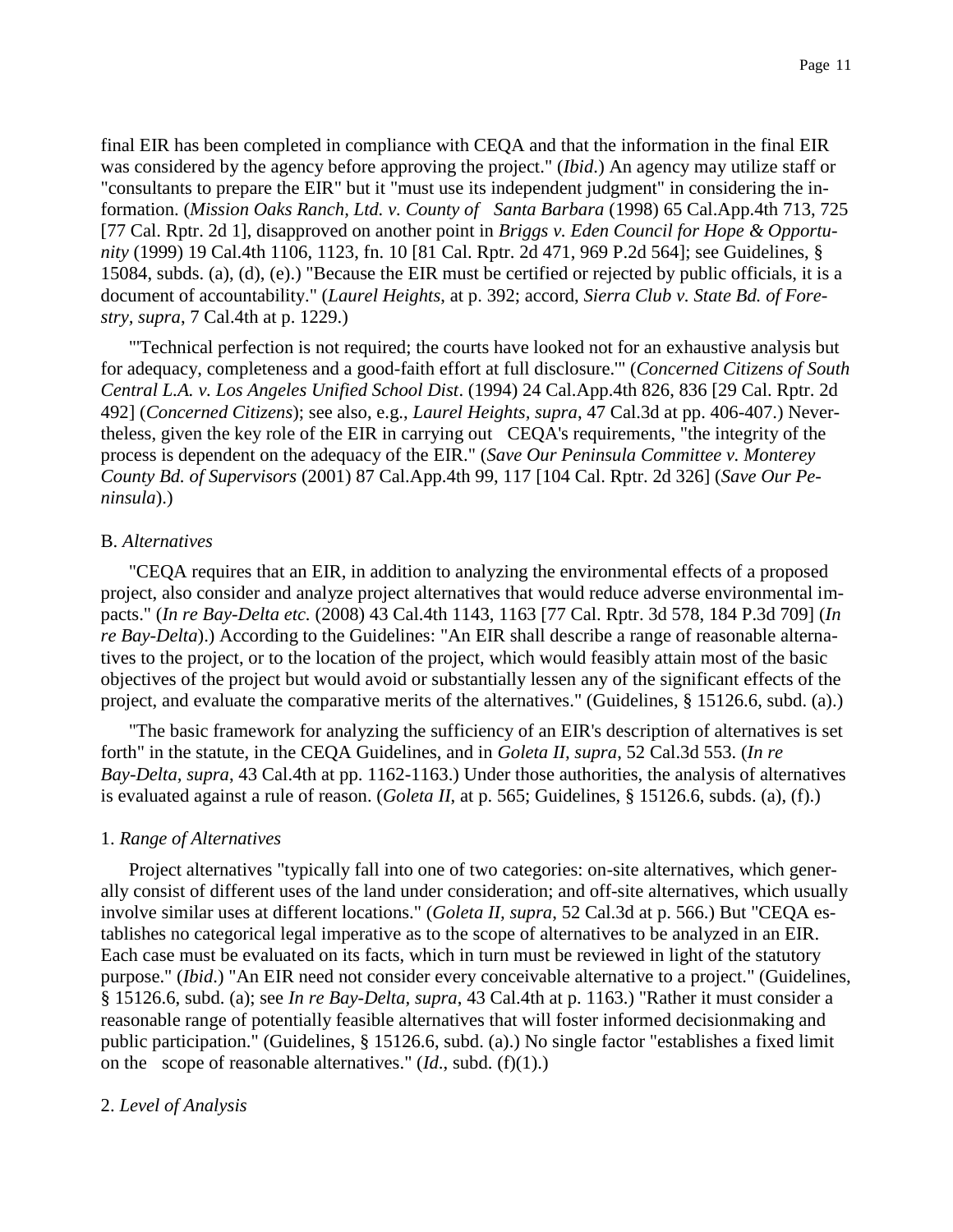"An EIR's discussion of alternatives must contain analysis sufficient to allow informed decision making." (*Laurel Heights, supra*, 47 Cal.3d at p. 404.) It also "must include detail sufficient to enable those who did not participate in its preparation to understand and to consider meaningfully the issues raised by the proposed project" thereby fostering "meaningful participation and criticism by the public." (*Id*. at p. 405.) "As with the range of alternatives that must be discussed, the level of analysis is subject to a rule of reason." (*Id*. at p. 407.)

#### C. *Feasibility*

"In determining the nature and scope of alternatives to be examined in an EIR, the Legislature has decreed that local agencies shall be guided by the doctrine of 'feasibility.'" (*Goleta II, supra*, 52 Cal.3d at p. 565.) "An EIR need not consider ... alternatives that are infeasible." (*In re Bay-Delta, supra*, 43 Cal.4th at p. 1163; see Guidelines, § 15126.6, subd. (a).) As statutorily defined, "'Feasible' means capable of being accomplished in a successful manner within a reasonable period of time, taking into account economic, environmental, social, and technological factors." (§ 21061.1; see also Guidelines, § 15364 [same definition but with addition of "legal" factors].)

"Among the factors that may be taken into account when addressing the feasibility of alternatives are site suitability, economic viability, availability of infrastructure, general plan consistency, other plans or regulatory limitations, jurisdictional boundaries (projects with a regionally significant impact should consider the regional context), and whether the proponent can reasonably acquire, control or otherwise have access to the alternative site (or the site is already owned by the proponent)." (Guidelines, § 15126.6, subd.  $(f)(1)$ .) As to that last factor, "the government's power of eminent domain and access to public lands suggest that alternative sites may be more feasible, more often, when the developer is a public rather than a private agency." (*Goleta II, supra*, 52 Cal.3d at p. 574.)

The issue of feasibility arises at two different junctures: (1) in the assessment of alternatives in the EIR and (2) during the agency's later consideration of whether to approve the project. (See *Mira Mar Mobile Community v. City of Oceanside* (2004) 119 Cal.App.4th 477, 489 [14 Cal. Rptr. 3d 308] (*Mira Mar*).) But "differing factors come into play at each stage." (1 Kostka & Zischke, Practice Under the Cal. Environmental Quality Act (Cont.Ed.Bar 2d ed. 2009) § 15.9, p. 740.) For the first phase--inclusion in the EIR--the standard is whether the alternative is *potentially* feasible. (*Mira Mar*, at p. 489; Guidelines, § 15126.6, subd. (a).) By contrast, at the second phase--the final decision on project approval--the decisionmaking body evaluates whether the alternatives are *actually* feasible. (See Guidelines, § 15091, subd. (a)(3).) At that juncture, the decision makers may reject as infeasible alternatives that were identified in the EIR as potentially feasible. (*Mira Mar*, at p. 489.)

#### D. *Approval Despite Environmental Impact*

Under CEQA, "a public agency is not required to favor environmental protection over other considerations, but it must disclose and carefully consider the environmental consequences of its actions, mitigate adverse environmental effects if feasible, explain the reasons for its actions, and afford the public and other affected agencies an opportunity to participate meaningfully in the environmental review process." (*Federation II, supra*, 126 Cal.App.4th at p. 1198.)

As relevant here, a project with significant environmental impacts may be approved only if the decisionmaking body finds (1) that identified mitigation measures and alternatives are infeasible and (2) that unavoidable impacts are acceptable because of overriding considerations. (§ 21081,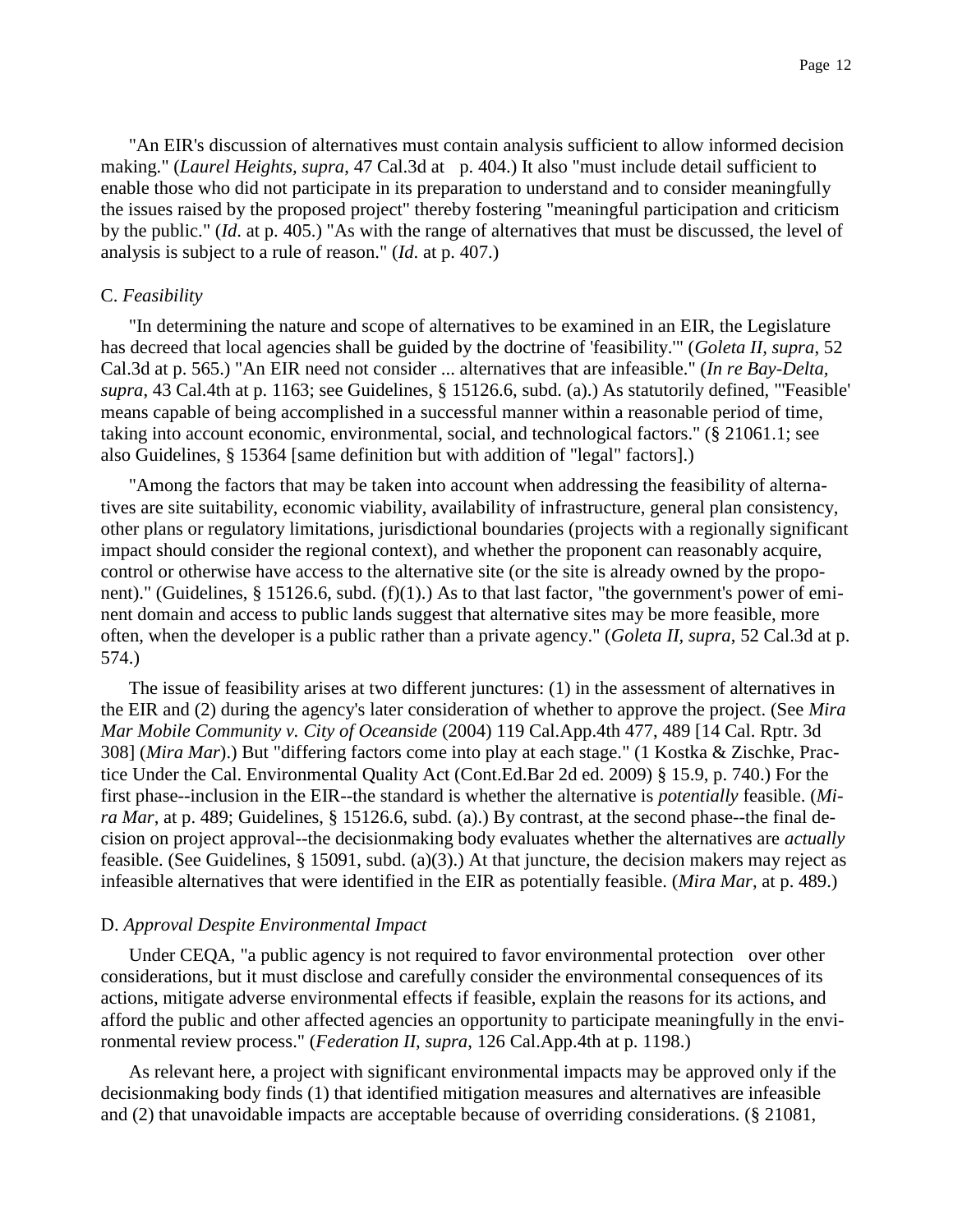subds. (a)(3), (b); Guidelines, §§ 15043, 15091, 15093; *Federation II, supra*, 126 Cal.App.4th at p. 1198.)

#### 1. *Infeasibility Findings*

Where an EIR has identified significant environmental effects that have not been mitigated or avoided, the agency may not approve the project unless it first finds that "[s]pecific economic, legal, social, technological, or other considerations ... make infeasible the mitigation measures or alternatives identified in the environmental impact report." (§ 21081, subd. (a)(3); see Guidelines, § 15091, subd. (a)(3).) For these purposes, rejected alternatives must be "truly infeasible." (*City of Marina v. Board of Trustees of California State University* (2006) 39 Cal.4th 341, 369 [46 Cal. Rptr. 3d 355, 138 P.3d 692] (*Marina*).)

"The required findings constitute the principal means chosen by the Legislature to enforce the state's declared policy 'that public agencies should not approve projects as proposed if there are feasible alternatives or feasible mitigation measures available which would substantially lessen the significant environmental effects of such projects ... .'" (*Marina, supra*, 39 Cal.4th at p. 350, quoting § 21002.)

"If the agency finds certain alternatives to be infeasible, its analysis must explain in meaningful detail the reasons and facts supporting that conclusion. The analysis must be sufficiently specific to permit informed decision-making and public participation, but the requirement should not be construed unreasonably to defeat projects easily." (*Marin Water, supra*, 235 Cal.App.3d at p. 1664.) The infeasibility findings must be supported by substantial evidence. (§ 21081.5; Guidelines, § 15091, subd. (b).)

### 2. *Overriding Considerations*

Before approving a project with significant unavoidable environmental impacts, a public entity must make an express written determination that the project's benefits outweigh any potential environmental harm. (§ 21081, subd. (b); Guidelines, §§ 15043, 15093; *Marina, supra*, 39 Cal.4th at p. 350.) As provided in section 21081, subdivision (b), the agency must find "that specific overriding economic, legal, social, technological, or other benefits of the project outweigh the significant effects on the environment." Such a determination "is known as a statement of overriding considerations." (*Federation II, supra*, 126 Cal.App.4th at p. 1198, citing Guidelines, § 15093.)

"A statement of overriding considerations is not a substitute for the [infeasibility] findings required by Public Resources Code section 21081, subdivision (a)." (*Federation II, supra*, 126 Cal.App.4th at p. 1201; see Guidelines, § 15091, subd. (f).) "Rather, a statement of overriding considerations supplements those findings and supports an agency's determination to proceed with a project despite adverse environmental effects." (*Federation II*, at p. 1201.) It "is intended to demonstrate the balance struck by the body in weighing the 'benefits of a proposed project against its unavoidable environmental risks.' (Guidelines, § 15093, subds. (a) and (c).)" (*Sierra Club v. Contra Costa County* (1992) 10 Cal.App.4th 1212, 1222 [13 Cal. Rptr. 2d 182].) "While the mitigation and feasibility findings typically focus on the feasibility of specific proposed alternatives and mitigation measures, the statement of overriding considerations focuses on the larger, more general reasons for approving the project, such as the need to create new jobs, provide housing, generate taxes, and the like." (*Concerned Citizens, supra*, 24 Cal.App.4th at p. 847.)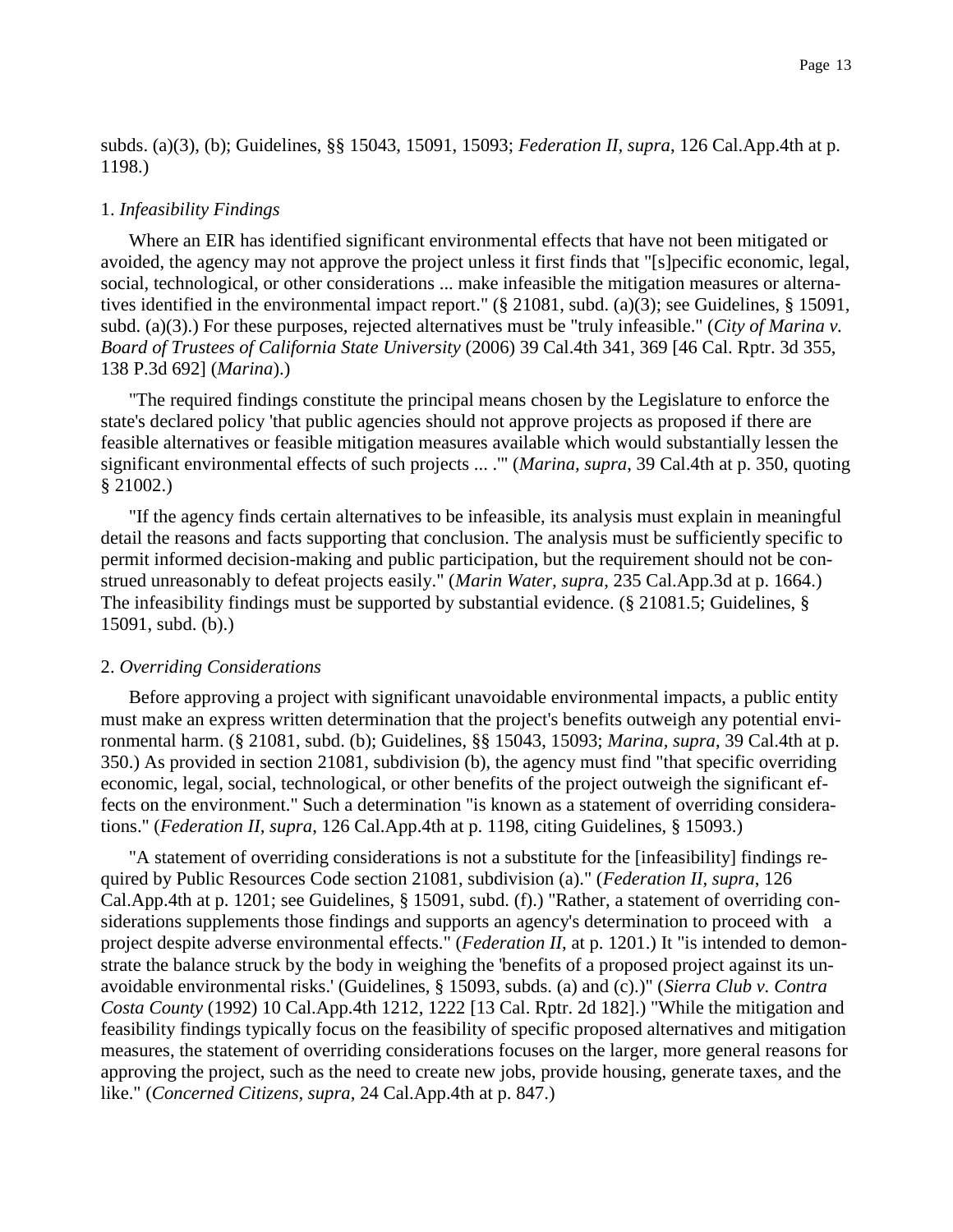The override decision "lies at the core of the lead agency's discretionary responsibility under CEQA and is, for that reason, not lightly to be overturned." (*Marina, supra*, 39 Cal.4th at p. 368.) Override findings are sufficient if they "demonstrate the balance struck" by an agency in "weighing the benefits of the proposed project against its unavoidable adverse impacts." (*Concerned Citizens, supra*, 24 Cal.App.4th at p. 849.) Additionally, "a statement of overriding considerations must be supported by substantial evidence contained in 'the final EIR and/or other information in the record.' (Guidelines, § 15093, subd. (b).)" (*Sierra Club v. Contra Costa County, supra*, 10 Cal.App.4th at p. 1223.)

## II. *Judicial Review*

### A. *Mandamus Proceedings*

"Quasi-legislative acts are ordinarily reviewed by traditional mandate, and quasi-judicial acts are reviewed by administrative mandate." (*Friends of the Old Trees v. Department of Forestry & Fire Protection* (1997) 52 Cal.App.4th 1383, 1389 [61 Cal. Rptr. 2d 297]; see also, e.g., *Western States Petroleum Assn. v. Superior Court* (1995) 9 Cal.4th 559, 566-567 [38 Cal. Rptr. 2d 139, 888 P.2d 1268] (*Western States*).) "Review under administrative mandamus (§ 21168) and review under traditional mandamus (§ 21168.5) share many of the same characteristics. There is no practical difference between the standards of review applied under traditional or administrative mandamus." (*Friends of the Old Trees v. Department of Forestry & Fire Protection*, at p. 1389.)

## B. *Review Standards*

Under CEQA, courts review quasi-legislative agency decisions for an abuse of discretion. (§ 21168.5.) At both the trial and appellate level, the court examines the administrative record anew. (*Vineyard, supra*, 40 Cal.4th at p. 427.)

An "agency may abuse its discretion under CEQA either by failing to proceed in the manner CEQA provides or by reaching factual conclusions unsupported by substantial evidence." (*Vineyard, supra*, 40 Cal.4th at p. 435, citing § 21168.5.) "Judicial review of these two types of error differs significantly ..." however. (*Vineyard*, at p. 435.) For that reason, "a reviewing court must adjust its scrutiny to the nature of the alleged defect, depending on whether the claim is predominantly one of improper procedure or a dispute over the facts." (*Ibid*.)

### 1. *Procedural Claims*

Courts must "scrupulously enforce all legislatively mandated CEQA requirements." (*Goleta II, supra*, 52 Cal.3d at p. 564.) To do so, "we determine de novo whether the agency has employed the correct procedures" in taking the challenged action. (*Vineyard, supra*, 40 Cal.4th at p. 435.)

#### 2. *Substantive Claims*

Compared with review for procedural error, "we accord greater deference to the agency's substantive factual conclusions." (*Vineyard, supra*, 40 Cal.4th at p. 435.) We apply "the highly deferential substantial evidence standard of review in Public Resources Code section 21168.5" to such determinations. (*Western States, supra*, 9 Cal.4th at p. 572.) "The agency is the finder of fact and we must indulge all reasonable inferences from the evidence that would support the agency's determinations and resolve all conflicts in the evidence in favor of the agency's decision." (*Save Our Pe-*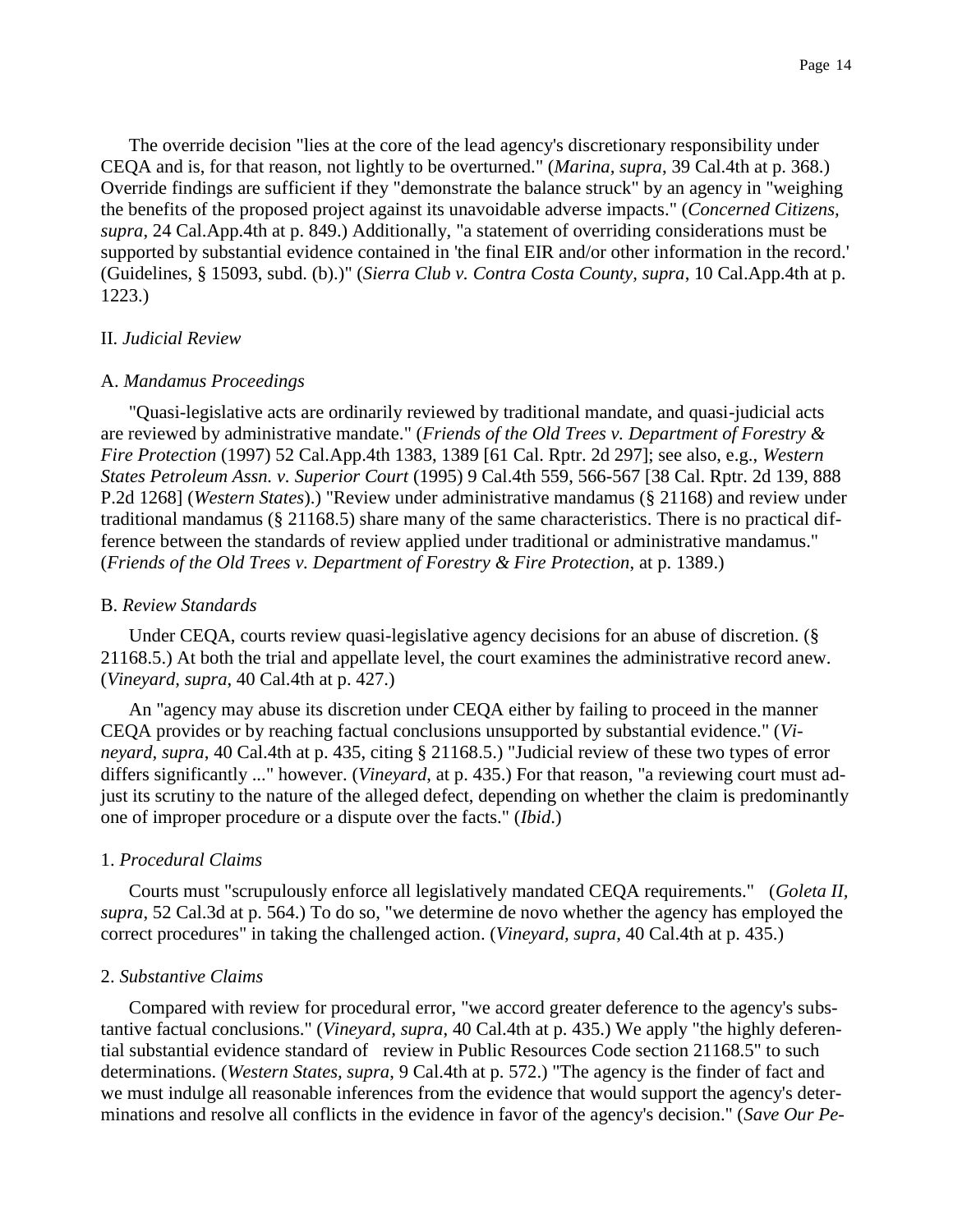*ninsula, supra*, 87 Cal.App.4th at p. 117.) That deferential review standard flows from the fact that "the agency has the discretion to resolve factual issues and to make policy decisions." (*Id*. at p. 120.)

The CEQA Guidelines define substantial evidence as "enough relevant information and reasonable inferences from this information that a fair argument can be made to support a conclusion, even though other conclusions might also be reached." (Guidelines, § 15384, subd. (a).)

#### **CONTENTIONS**

According to appellants, ?the City Council adopted a Statement of Overriding Considerations approving the Project with significant and unavoidable impacts despite the fact that there are feasible alternatives. These actions violated CEQA and sand-bagged the public because it was already told there were feasible alternatives." Moreover, appellants assert, the City was required to consider an offsite alternative for the ADA-compliant, multiuse trail, since it was a key objective of the project. By failing to do so, appellants maintain, the City did not foster the informed decisionmaking and public participation that CEQA requires.

The City disagrees. Asserting the existence of substantial evidence in the administrative record as a whole, the City defends the alternatives considered in the EIR, as well as its ultimate determinations of infeasibility and overriding considerations.

### **ANALYSIS**

In essence, appellants attack and we therefore evaluate (1) the range of alternatives analyzed in the EIR, and (2) the city council's findings that the alternatives were infeasible. As explained below, appellants' contentions are based on erroneous factual and legal assumptions. First, concerning the project alternatives, appellants' arguments are predicated on the misapprehension that the east-west multiuse path was such an important project objective that it must be treated as the project itself. Second, concerning feasibility, appellants are mistaken in their view that the inclusion of potentially feasible alternatives in the EIR precluded the city council's subsequent finding of infeasibility. They also err in asserting that the alternatives are not truly infeasible. Finally, concerning both areas of inquiry, appellants misstate the applicable review standard.

#### I. *Project Alternatives*

In their bid for reversal of the project approval, appellants argue that the alternatives analysis in the EIR is legally inadequate for failure to include any proposals with an ADA-compliant trail. Appellants also urge error in the exclusion of offsite alternatives to the multiuse trail.

#### A. *Review Standard*

In pressing their argument concerning the alternatives analysis, appellants urge de novo review, claiming an abuse of discretion under the procedural prong of section 21168.5. Asserting that the City did not proceed in the manner required by law in analyzing alternatives, appellants characterize this CEQA challenge as "primarily the type" involving procedural error by the agency. (See *Vineyard, supra*, 40 Cal.4th at p. 435.)

An EIR will be found legally inadequate--and subject to independent review for procedural error--where it omits information that is both required by CEQA and necessary to informed discus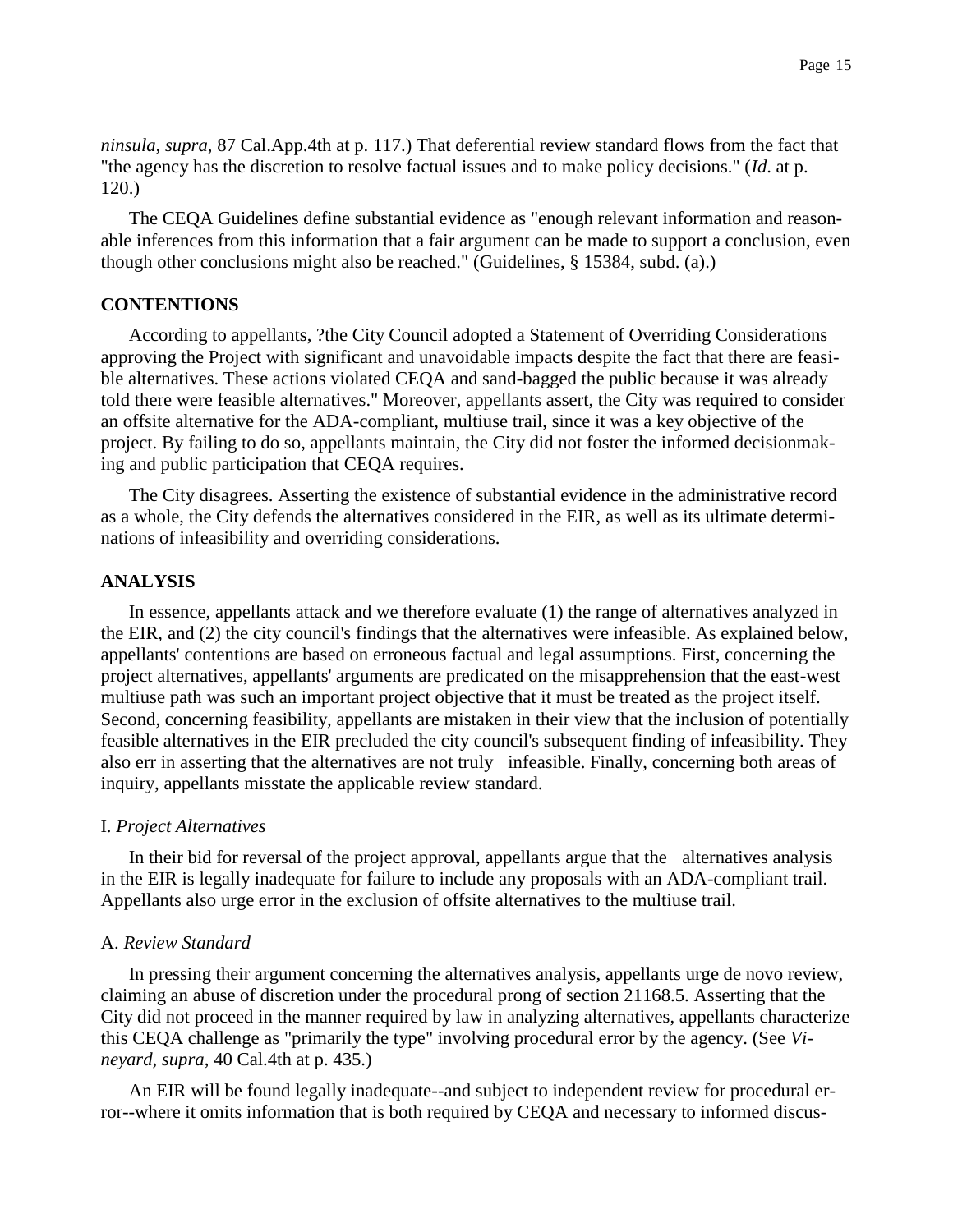sion. (See, e.g., *Save Our Peninsula, supra*, 87 Cal.App.4th at p. 118; *Planning & Conservation League, supra*, 83 Cal.App.4th at p. 911.) An instructive example of this type of error is provided in *Sierra Club v. State Bd. of Forestry, supra*, 7 Cal.4th 1215. There, the "record contained no site-specific data regarding the presence of four old-growth-dependent species," and it reflected the agencies' failure to make "site-specific recommendations regarding mitigation measures." (*Sierra Club v. State Bd. of Forestry*, at p. 1236.) Under those circumstances, the "absence of any information regarding the presence of the four old-growth-dependent species on the site ... made any meaningful assessment of the potentially significant environment impacts of timber harvesting and the development of site-specific mitigation measures impossible." (*Id*. at pp. 1236-1237.) "In evaluating and approving the timber harvest plan in the absence of such data and recommendations the board failed to proceed in the manner prescribed by CEQA." (*Id*. at p. 1236.)

On the other hand, it "frequently occurs" that "the major disputes are over whether relevant information was omitted from the EIR." (*National Parks & Conservation Assn. v. County of Riverside* (1999) 71 Cal.App.4th 1341, 1353 [84 Cal. Rptr. 2d 563] (*National Parks*).) Many CEQA challenges thus concern the amount or type of information contained in the EIR, the scope of the analysis, or the choice of methodology. These are factual determinations. (*Barthelemy v. Chino Basin Mun. Water Dist*. (1995) 38 Cal.App.4th 1609, 1620 [45 Cal. Rptr. 2d 688].) "A project opponent cannot obtain a more favorable standard of review by arguing that the EIR failed to disclose the conflicting evidence, and therefore the lead agency has not proceeded in a manner required by law; the project opponent must *also* show that the failure to disclose the conflicting evidence precluded informed decisionmaking or informed public participation." (*Ibid*.; accord, *National Parks*, at p. 1353; but see *Association of Irritated Residents v. County of Madera* (2003) 107 Cal.App.4th 1383, 1392 [133 Cal. Rptr. 2d 718]; see generally Remy et al., Guide to California Environmental Quality Act (11th ed. 2007) pp. 826-828.)

To sum up, the omission of required information constitutes a failure to proceed in the manner required by law where it precludes informed decisionmaking by the agency or informed participation by the public. (*Sierra Club v. State Bd. of Forestry, supra*, 7 Cal.4th at p. 1236.) We review such procedural violations de novo. (*Vineyard, supra*, 40 Cal.4th at p. 435.) By contrast, we review an agency's substantive factual or policy determinations for substantial evidence. (*Ibid*.; see also, e.g., *Goleta II, supra*, 52 Cal.3d at pp. 566-567 [substantial evidence supported agency's conclusion that none of the proffered alternative sites "merited extended discussion in the EIR"].)

In this case, appellants contend that the City's choice of alternatives resulted in an analysis that was "merely perfunctory," thereby precluding informed decisionmaking and public participation. But appellants do not tether that claim to any specific informational or procedural requirement of CEQA. (Cf. *Planning & Conservation League, supra*, 83 Cal.App.4th at pp. 898, 916 [EIR failed to discuss the required "no project" alternative].) And as noted above, "CEQA establishes no categorical legal imperative as to the scope of alternatives to be analyzed in an EIR." (*Goleta II, supra*, 52 Cal.3d at p. 566.)

In any event, we cannot assess appellants' claim without reviewing the evidence in the administrative record. In examining the evidence here, we are not limited to the EIR itself. (*Goleta II, supra*, 52 Cal.3d at p. 569.) Given the circumstances of this case, we "may consult the [entire] administrative record to assess the sufficiency of the range of alternatives discussed in [the] EIR." (*Ibid*.)

In undertaking our review, we bear in mind that it is appellants' burden to demonstrate that the alternatives analysis is deficient. "Where an EIR is challenged as being legally inadequate, a court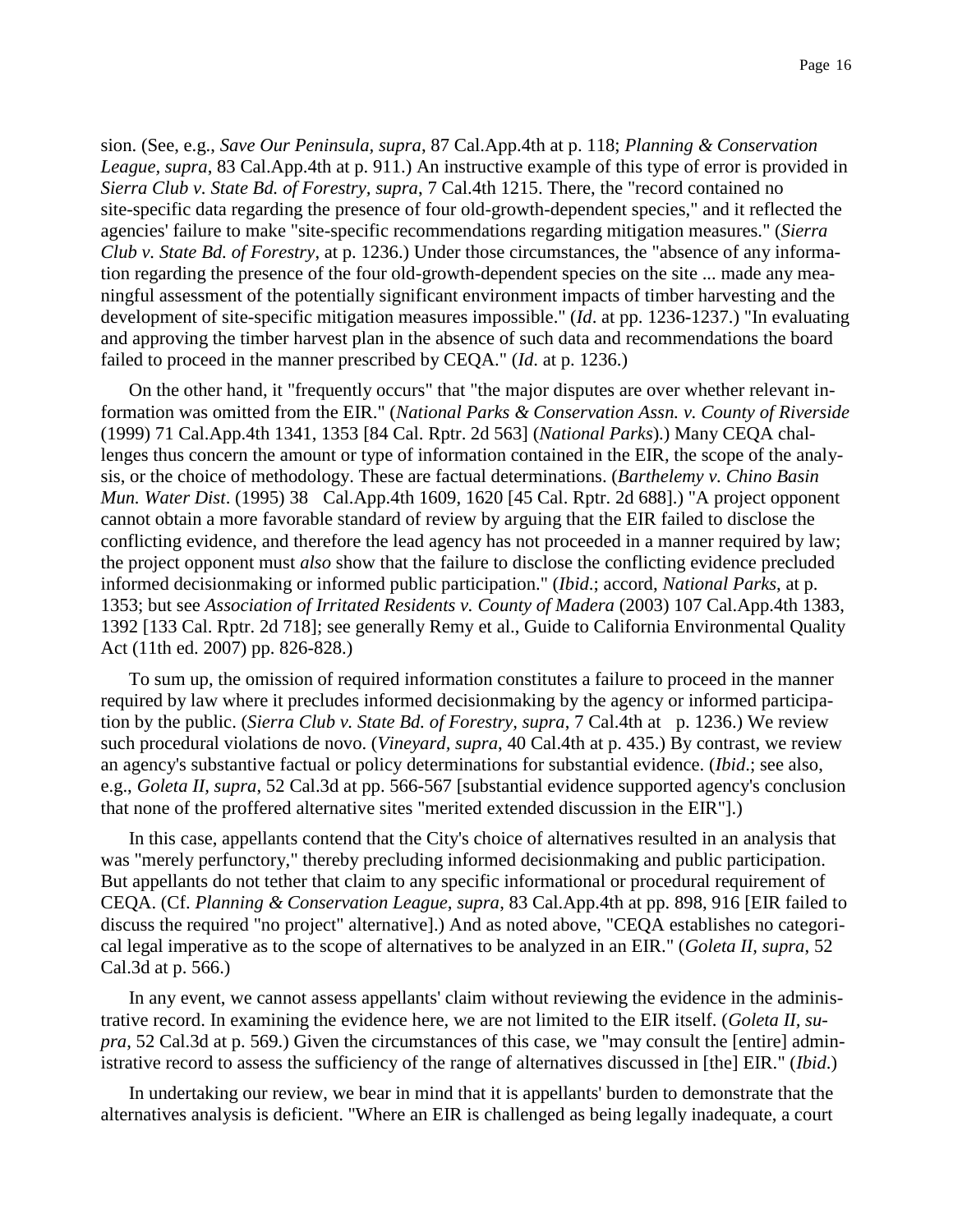presumes a public agency's decision to certify the EIR is correct, thereby imposing on a party challenging it the burden of establishing otherwise." (*Sierra Club v. City of Orange* (2008) 163 Cal.App.4th 523, 530 [78 Cal. Rptr. 3d 1].)

## B. *Background*

As explained above, the master plan calls for paved, multiuse, ADA-compliant trails through Arana Gulch, including an east-west trail that connects Broadway Avenue and Brommer Street by extending onto adjacent Port District property at the Upper Harbor.

The EIR analyzed four alternatives to the project: alternative 1, no project; alternative 2, no trail segments on Port District property; alternative 3, no paved trails; and alternative 4, no paved trails and no bridge over Hagemann Gulch. Of these, only alternative 2 "would include implementation of the Santa Cruz Tarplant Adaptive Management Program as mitigation for paved, multi-use trails." The other alternatives would require some form of tarplant management, but funding for the formal adaptive management program could not be guaranteed. No offsite alternatives for the multiuse trails were included.

## C. *Discussion*

We address each of appellants' challenges to the project alternatives in turn. First, we discuss appellants' contentions about the range of alternatives selected. Next, we analyze their arguments about the exclusion of offsite trail alternatives. As to each, we carefully scrutinize whether the City complied with CEQA's procedural mandates. We then consider whether substantial evidence supports the decisions made.

## 1. *Selection of Alternatives for Discussion in the EIR*

To be legally sufficient, the consideration of project alternatives in an EIR must permit informed agency decisionmaking and informed public participation. (*Laurel Heights, supra*, 47 Cal.3d at pp. 404-405; Guidelines, § 15126.6, subds. (a), (f).) What CEQA requires is "enough of a variation to allow informed decisionmaking." (*Mann v. Community Redevelopment Agency* (1991) 233 Cal.App.3d 1143, 1151 [285 Cal. Rptr. 9].) We judge the range of project alternatives in the EIR against "a rule of reason." (*Laurel Heights*, at p. 407.) The selection will be upheld, unless the challenger demonstrates "that the alternatives are manifestly unreasonable and that they do not contribute to a reasonable range of alternatives." (*Federation of Hillside & Canyon Associations v. City of Los Angeles* (2000) 83 Cal.App.4th 1252, 1265 [100 Cal. Rptr. 2d 301] (*Federation I*).)

## a. *The City's Compliance with CEQA's Informational Mandates*

Appellants challenge the range of alternatives in the EIR as skewed, given the project objectives, particularly the objective relating to multiuse trails. <sup>8</sup> (See *Planning & Conservation League, supra*, 83 Cal.App.4th at p. 918 [alternatives must be evaluated "in relation to the objectives of the project"].) In appellants' words, "if the City is of the opinion that the Master Plan must, as a matter of policy, contain an ADA compliant path, then the alternatives must also include ADA compliant paths." They also complain that "the City hid from the public its desire to have an ADA compliant trail."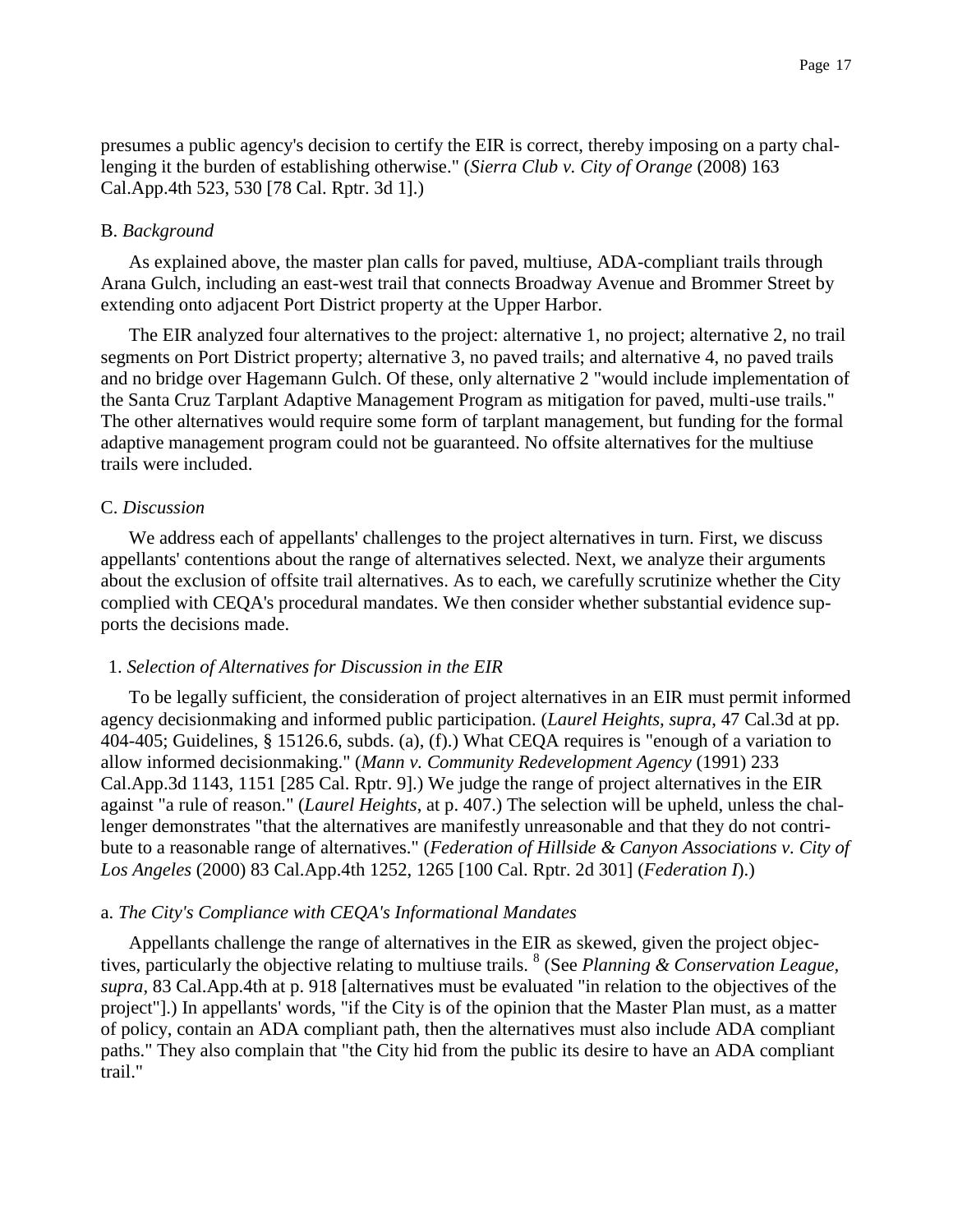8 That project objective is: "Provide trail connections through Arana Gulch that provide access from adjacent communities to the coastline and the Monterey Bay National Marine Sanctuary Trail. Provide multi-use trail connections that comply with Americans with Disabilities Act (ADA) requirements and provide pedestrian, wheelchair and bicycle access."

At the outset, we question several key factual premises underlying appellants' arguments.

The first is appellants' assumption that the City considered an ADA-compliant path "an absolutely necessary component" of the master plan. That assumption is not borne out by the record. As stated in the FEIR, "the City's decision makers can easily select any of the alternatives rather than the proposed project, and each alternative would still provide the City with a Master Plan for Arana Gulch." An ADA-compliant east-west connection is just one objective of the project, out of a total of 10. As respondents observe: "Nothing in the objectives preordained that the proposed Project had to be approved in the precise form described in the Draft EIR." (Cf. *Sierra Club v. City of Orange, supra*, 163 Cal.App.4th at p. 533 [agency has flexibility to implement only part of a project].) In initial planning for the Arana Gulch Master Plan, the city council did direct the inclusion of an east-west multiuse trail in the project; however, it did not dictate the alignment or any other specific attributes of the trail. Nor did the City commit itself to approving the proposed master plan or to selecting a particular trail. (See, e.g., *Concerned McCloud Citizens v. McCloud Community Services Dist*. (2007) 147 Cal.App.4th 181, 192-193 [54 Cal. Rptr. 3d 1]; *City of Vernon v. Board of Harbor Comrs*. (1998) 63 Cal.App.4th 677, 688 [74 Cal. Rptr. 2d 497], disapproved on another point in *Save Tara v. City of West Hollywood* (2008) 45 Cal.4th 116, 131, fn. 10 [84 Cal. Rptr. 3d 614, 194 P.3d 344].) The fact that the City approved the project as proposed does not prove, ipso facto, that an ADA-compliant trail was an indispensable component of the master plan.

The second questionable premise is appellants' assertion that "only the proposed project includes ADA compliant trails." To the contrary, as stated in the DEIR, alternative 2 would "provide ADA-compliant north-south and east-west trail connections, as would the proposed project." That alternative "would meet all project objectives except the objective to provide an ADA-compliant trail through the Port District property." Notably, however, without the Port District trail segment, there would be no continuous, paved, east-west connection. We therefore assume that appellants' complaint is not specifically directed to the lack of an alternative to ADA-compliant trails within Arana Gulch, but rather to the absence of an alternative that also accomplishes a complete east-west paved connection. Some statements in appellants' opening brief seem to suggest that that is their real complaint. And appellants' reply brief expresses the point somewhat more directly, saying: "All the alternatives fail to meet the primary objective of providing the east-west bike link or ADA compliant paths."

A third factual error is appellants' assertion that City somehow hid its desire for an ADA-compliant trail. The record belies that assertion. Not only is such a trail included in the project objectives, but it is also discussed in the master plan.

Beyond the question of factual support for the premises underlying appellants' argument, we are not persuaded by the argument itself, which posits that CEQA's informational mandates were violated by the absence of an alternative with an ADA-compliant trail connection. In our view, the EIR in this case does not omit any required information necessary to informed decisionmaking and public participation concerning this issue.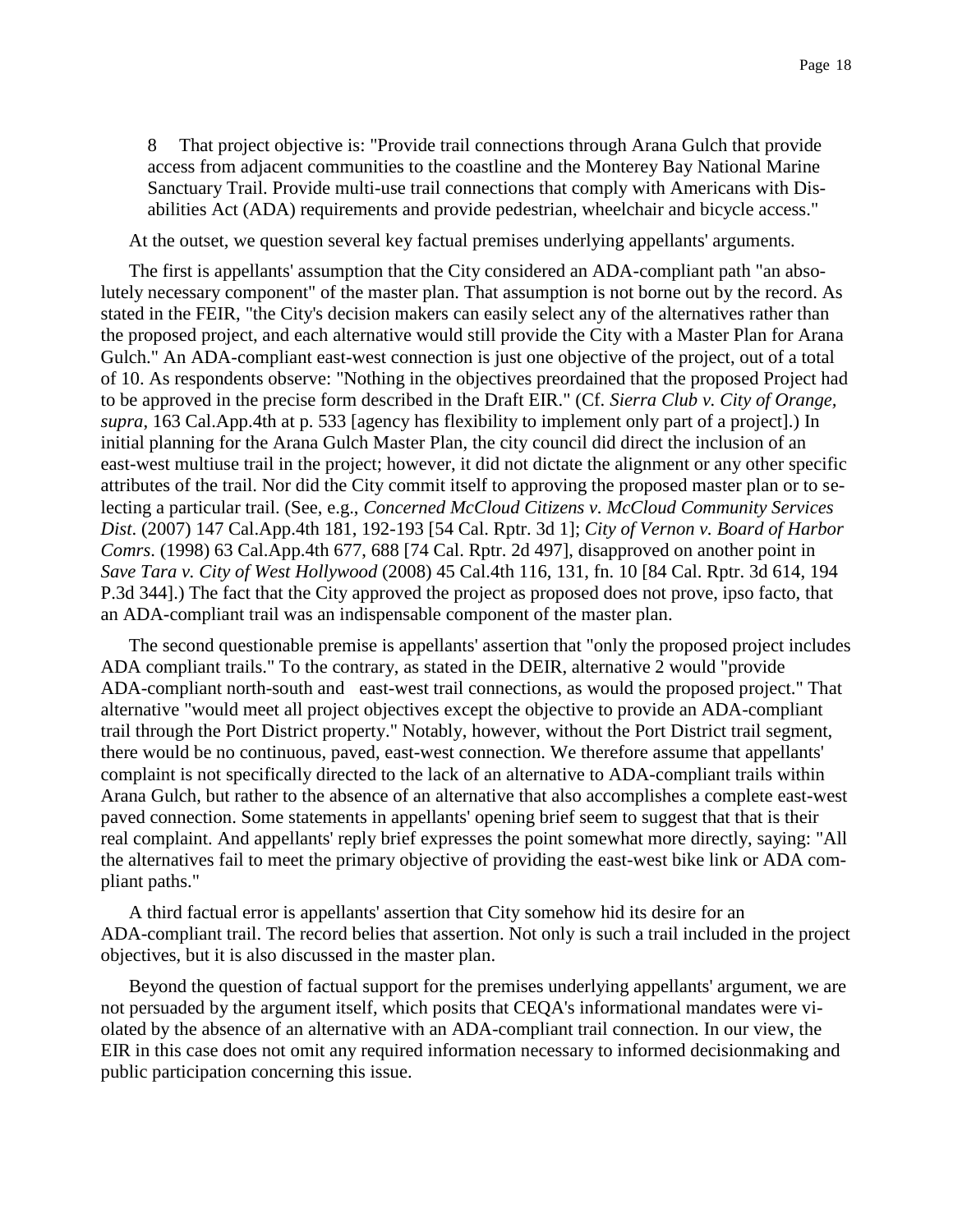The DEIR discusses multiuse trails, including a long-debated proposal for an east-west path for bicyclists and pedestrians connecting Broadway Avenue and Brommer Street. On this topic, the DEIR notes the existence of "earlier environmental studies for the project site" including the Brommer-Broadway EIR, which the City certified in 2003. The draft master plan for Arana Gulch itself explains that "the proposed pathway and alternative routes have undergone several rounds of environmental evaluation and review." On the same topic of multiuse trails and connections, the FEIR includes and responds to comments provided by appellants and others. As stated in the pertinent responses, the project objectives of "developing multi-use trails and trail connections ... allow a multitude of alignments to be selected within the 67-acre property."

Taken together, this information satisfies CEQA's informational requirements. It alerts the public and the decisionmaking body to the potential for trail alignments other than those shown in the project or in the alternatives. It tells them that other alignments were considered in prior review processes. It provides the public and decision makers with enough information to compare the project's merits with a reasonable body of current alternatives.

#### b. *The City's Substantive Determinations in Selecting Alternatives*

As appellants point out, the alternatives discussed in an EIR need not *fully* accomplish all of the project objectives. As provided in the Guidelines: "The range of potential alternatives to the proposed project shall include those that could feasibly accomplish *most of the basic objectives of the project* and could avoid or substantially lessen one or more of the significant effects." (Guidelines, § 15126.6, subd. (c), italics added.) Thus, "the discussion of alternatives shall focus on alternatives to the project or its location which are capable of avoiding or substantially lessening any significant effects of the project, even if these alternatives would impede to some degree the attainment of the project objectives, or would be more costly." (*Id*., subd. (b).) "The CEQA Guidelines make clear that the project objectives should drive the agency's selection of alternatives for analysis and approval." (Remy et al., Guide to California Environmental Quality Act, *supra*, at p. 588.)

Contrary to appellants' assertions, however, there is no legal requirement that the alternatives selected must satisfy *every key objective* of the project. This concept finds expression in CEQA case authority. One example is *Mira Mar, supra*, 119 Cal.App.4th 477. In that case, the court rejected the project opponents' contention that the alternatives in the EIR failed to "satisfy CEQA's requirements that an EIR meet basic project objectives and avoid or substantially reduce the project's environmental alternatives." (*Id*. at p. 488.) There, "the primary objective of the project [was] to provide high-density housing consistent with existing planning goals" but there were other objectives as well, including sensitive development of a vacant area. (*Id*. at p. 489.) As the court observed, two reduced density alternatives did "not meet the primary development objective of providing high-density housing," but they did "satisfy all the secondary project objectives. This is sufficient because alternatives need not satisfy all project objecti[ve]s, they must merely meet 'most' of them. (CEQA Guidelines, § 15126.6, subd. (a).)" (*Ibid*.) Another example of this principle is found in *Association of Irritated Residents v. County of Madera, supra*, 107 Cal.App.4th 1383. There, the EIR for a dairy proposal included a "reduced-herd-size alternative" that "was environmentally superior to the proposed dairy because it offered proportionate reduction in air quality impacts and potential impacts on water quality. However, ... this alternative would not fully meet the project objective because a smaller herd would produce less milk and producing milk is the fundamental objective of the project." (*Id*. at p. 1400.) Evaluation of the reduced-herd-size alternative nevertheless "complied with CEQA." (*Ibid*.)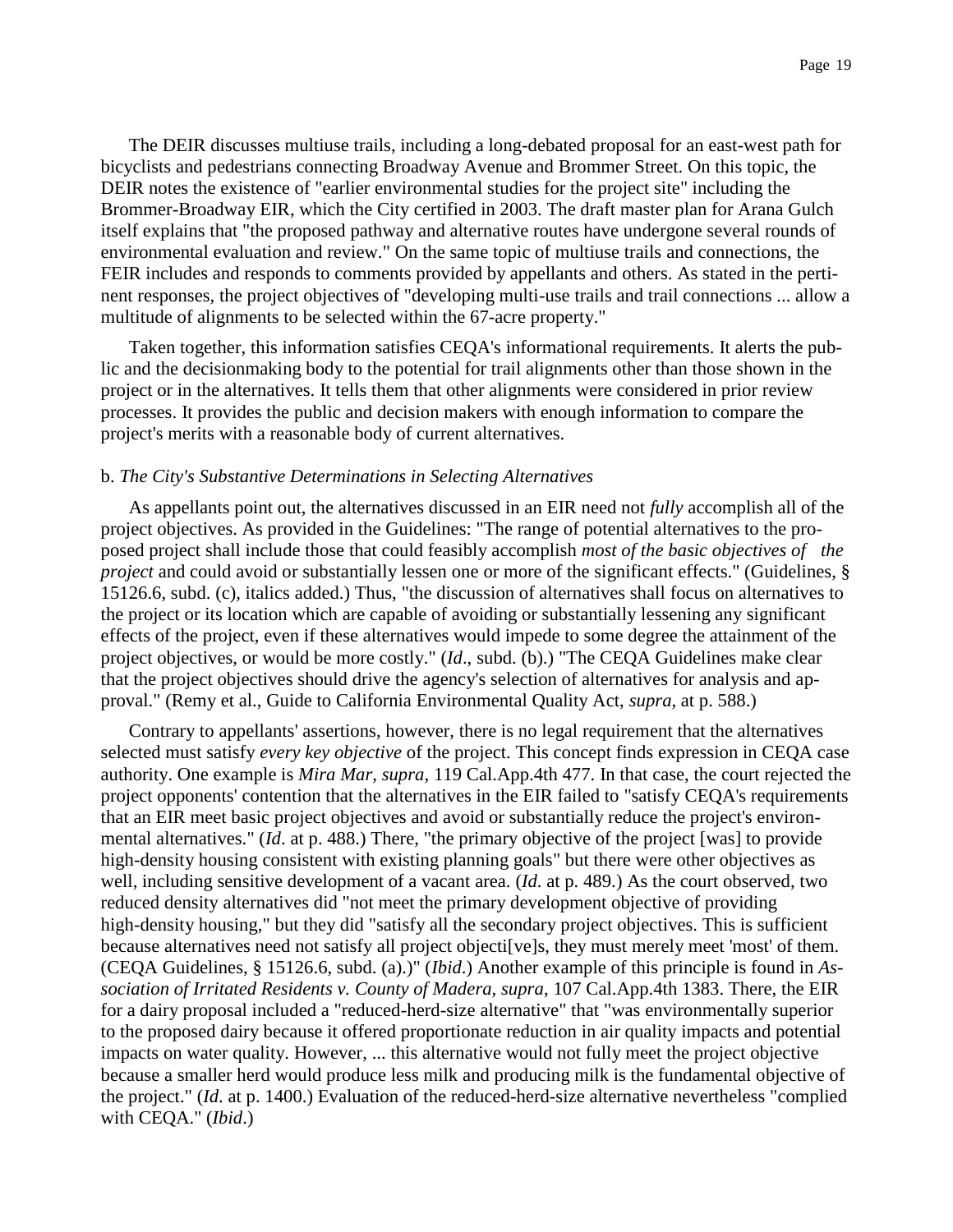That same principle applies here. In this case, each alternative meets some of the 10 project objectives. As shown in a matrix in the FEIR, alternative 2 meets nine of the 10 objectives, alternative 3 meets seven, and alternative 4 meets six; even the no-project alternative (alternative 1) meets two of the 10 project objectives. Ranking the relative importance of the various objectives in the overall context of the project was a policy decision entrusted to the city council. The council's ultimate determination that a multiuse east-west connector was a key objective of the project does not undermine the legitimacy of the EIR's alternatives analysis.

### 2. *Failure to Analyze an Offsite Trail Alternative in the EIR*

Appellants assert: "Because an offsite alternative east-west bike path can completely avoid significant and unavoidable impacts to the Santa Cruz tarplant, alternative locations must be discussed in the EIR."

#### a. *The City's Compliance with CEQA's Informational Mandates*

"Whether an EIR must consider the availability of alternative sites to a given project depends upon the particular facts of the case," with "the ultimate objective being whether a discussion of alternatives 'fosters informed decision-making and informed public participation.'" (*Save Our Residential Environment v. City of West Hollywood* (1992) 9 Cal.App.4th 1745, 1751 [12 Cal. Rptr. 2d 308].) In assessing the claim that exclusion of offsite alternatives renders the EIR defective, the question is whether the range of alternatives "is unreasonable in the absence of the omitted alternatives." (1 Kostka & Zischke, Practice Under the Cal. Environmental Quality Act, *supra*, § 15.17, p. 747.)

In appellants' comments on the DEIR, they argued that "in order for the DEIR to be legally sufficient, it must address off-site alternatives for [the Broadway-Brommer bicycle/pedestrian] connection." The FEIR responded with a two-pronged explanation, which first cited the nature of the project as a master plan for this particular property, Arana Gulch, and which also referred to the prior environmental evaluation of offsite trail alternatives.

Judged on a purely informational basis, the explanation provided in the response was adequate. "In keeping with the statute and guidelines, an adequate EIR must respond to specific suggestions for mitigating a significant environmental impact unless the suggested mitigation is facially infeasible." (*Los Angeles Unified School Dist. v. City of Los Angeles* (1997) 58 Cal.App.4th 1019, 1029 [68 Cal. Rptr. 2d 367].) "While the response need not be exhaustive, it should evince good faith and a reasoned analysis." (*Ibid*.) That was done here. The referenced information adequately informed the public and the decisionmaking body about the existence of offsite alternatives for the bicycle/pedestrian connection and the reasons for excluding them from the analysis. (*Sierra Club v. City of Orange, supra*, 163 Cal.App.4th at p. 547 [upholding EIR that briefly explained elimination of three possible alternatives]; *Save Our Residential Environment v. City of West Hollywood, supra*, 9 Cal.App.4th at p. 1754 [upholding EIR that briefly "stated its reasons for concluding that no alternative sites to the project were feasible"].)

#### b. *The City's Substantive Determination to Exclude Offsite Alternatives*

Turning next to appellants' substantive challenges to the exclusion of an offsite trail alternative, we reject those challenges on three grounds.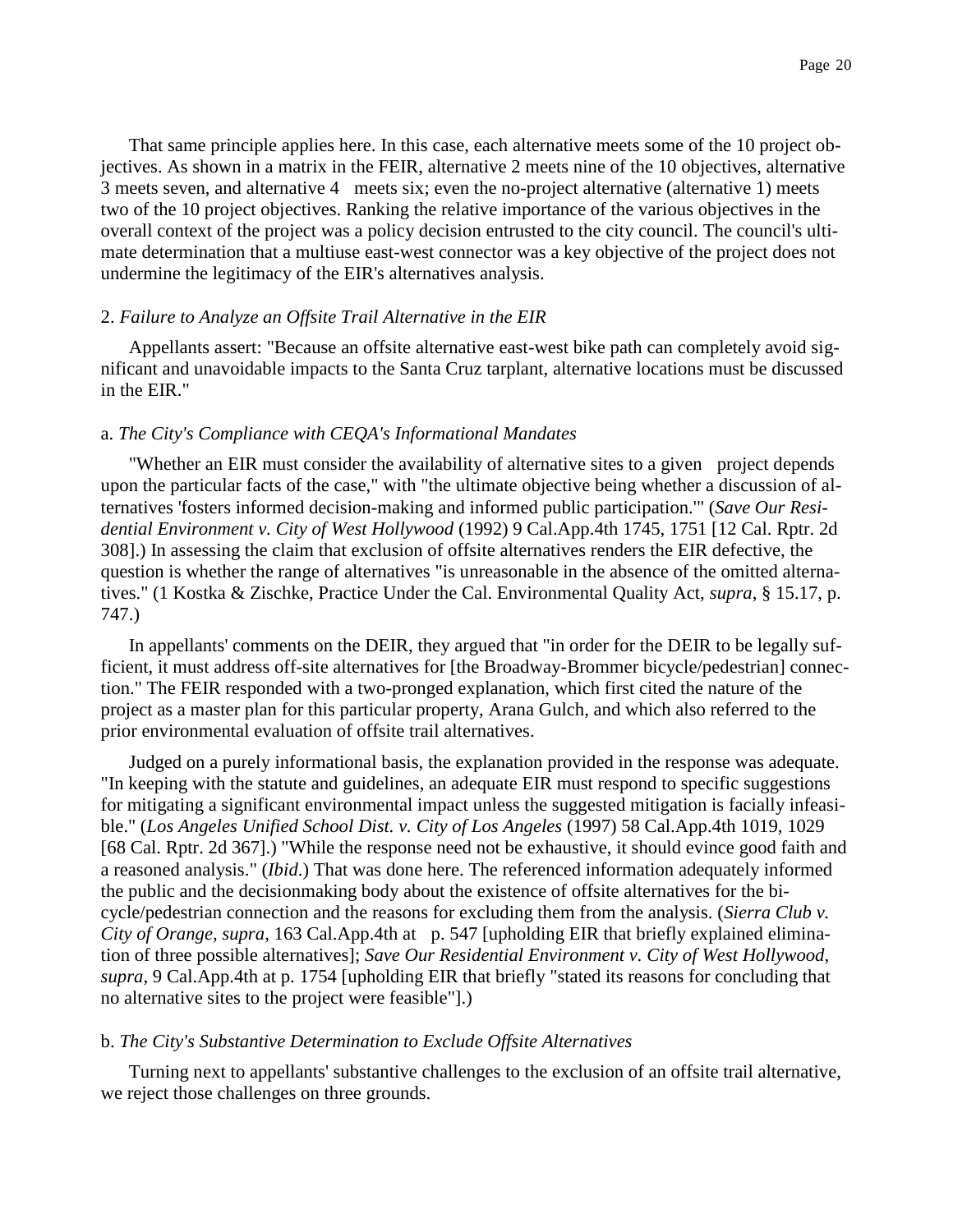First, there is no rule requiring an EIR to explore offsite project alternatives in every case. As stated in the Guidelines: "An EIR shall describe a range of reasonable alternatives to the project, *or to the location of the project*, which would feasibly attain most of the basic objectives of the project but would avoid or substantially lessen any of the significant effects of the project, and evaluate the comparative merits of the alternatives." (Guidelines, § 15126.6, subd. (a), italics added.) As this implies, "an agency may evaluate on-site alternatives, off-site alternatives, or both." (*Mira Mar, supra*, 119 Cal.App.4th at p. 491.) The Guidelines thus do not require analysis of off-site alternatives in every case. Nor does any statutory provision in CEQA "expressly require a discussion of alternative project locations." (119 Cal.App.4th at p. 491 citing §§ 21001, subd. (g), 21002.1, subd. (a), 21061.)

Second, this case involves the question of an offsite alternative for a *component* of the project, not for the project itself. "The pertinent statute and EIR guidelines require that an EIR describe alternatives to the proposed *project*." (*Big Rock Mesas Property Owners Assn. v. Board of Supervisors* (1977) 73 Cal.App.3d 218, 227 [139 Cal. Rptr. 445].) That requirement is "applicable only to the project as a whole, not to the various facets thereof, such as grading and access roads." (*Ibid*.; see also *A Local & Regional Monitor v. City of Los Angeles* (1993) 16 Cal.App.4th 630, 642, fn. 8 [20 Cal. Rptr. 2d 228] ["the statutes do not require alternatives to various facets of the project"]; *Al Larson Boat Shop, Inc. v. Board of Harbor Commissioners* (1993) 18 Cal.App.4th 729, 745 [22 Cal. Rptr. 2d 618] ["[t]he form of property ownership of a project is not an alternative to the project, but is simply an ancillary facet of a project ..."].)

Appellants attempt to distinguish those authorities on the ground that they "concern whether alternatives must consider various 'facets' of a project, not whether alternatives must include project objectives. A 'key objective' is not a mere 'ancillary facet' of a Project." We find no merit in that position. To the extent that appellants are restating their argument that the alternatives analysis was skewed in light of project objectives, we reject the argument for the reasons explained above. To the extent that appellants are attempting to elevate the multiuse trail objective to the status of a whole project, that attempt must fail. As defined in the Guidelines, a project "means the whole of an action" and "refers to the activity which is being approved ... ." (Guidelines, § 15378, subds. (a), (c).) Here, the activity for which approval was sought was the master plan itself. Whatever its importance as a project objective, the multiuse trail is simply one component of a whole project--the Arana Gulch Master Plan.

Our third and final reason for rejecting appellants' substantive claims is that substantial evidence in the administrative record as a whole supports the decision to exclude offsite trail alternatives, which had been the subject of extensive prior consideration. The City had explored many locations for an east-west connection in a long process that culminated in the Broadway-Brommer EIR.  $9$  As noted in the city council agenda report for May 2003, the Broadway-Brommer EIR itself analyzed three alternatives. In addition, "Staff was also requested to prepare a preliminary evaluation of a Frederick Street Park option for the desired connection." <sup>10</sup>

9 For example, according to a March 1997 letter from the City to California's Department of Transportation concerning the Broadway-Brommer connection project: "Eight alternatives (including variations) are proposed including No Build." In July 1997, four "proposed new alternatives" were put forth by the Greenbelt Committee, all connecting to Frederick Park. An August 1997 status report on the Broadway-Brommer connection project observes: "Several alternative alignments have been identified and studied. These alternatives connect by either linking through the Port District to a neighborhood park, Frederick Park, or through an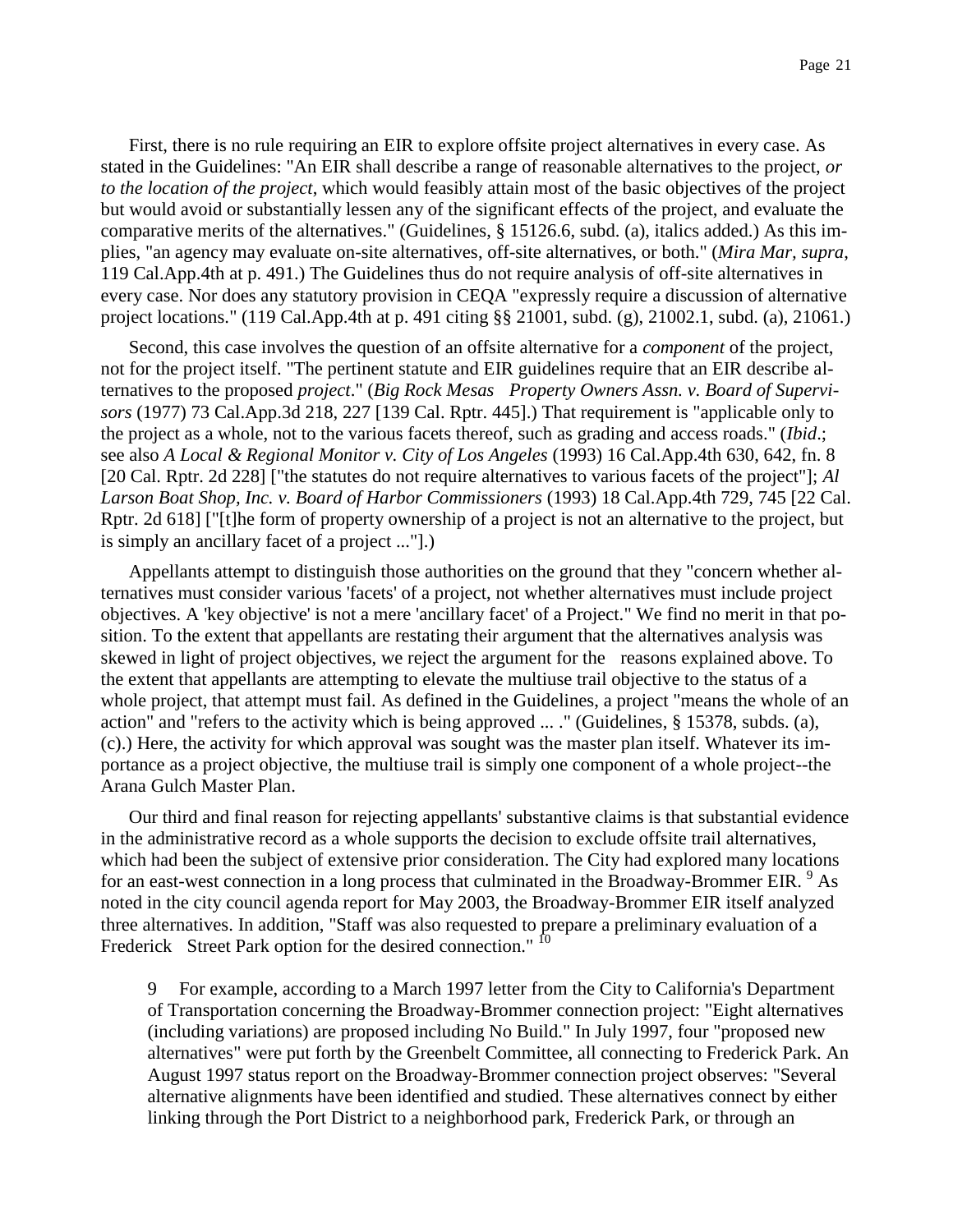open-space, meadow area, known as Arana Gulch and adjacent to the Port District. The alternatives have generated much discussion among local neighborhood groups, bicycle groups and citizen advisory groups. There continues to be lively discussion on which bicycle/pedestrian alternative should be constructed to connect Broadway to Brommer Street/Seventh Avenue. The various alignments all have different constraints that must be addressed including wetlands, historic structures, endangered plant species and parking impacts. [¶] The complexities of these issues and the various interest groups involved with each have made forming a decision a difficult problem." A map accompanying the status report depicts seven alternative routes.

In November 1999, the Broadway-Brommer DEIR/environmental assessment (EA) was presented. In an executive summary, that report noted that "potential areas of controversy" included alternative alignments. In addition to the three alternatives that it analyzed, the EIR/EA described nine other alternative alignments that had been eliminated. 10 The May 2003 city council agenda report also notes: "Several Frederick Street Park options were considered in the original alternatives evaluation." An attached table compared "those alternatives to the option considered the environmentally preferred option in the EIR analysis and recommended by staff and the City Transportation Commission." That table reflected several drawbacks to a Frederick Street alternative, including potentially significant impacts on visual and biological resources as well as parking impacts and traffic safety issues.

The city council did not take action on the Broadway-Brommer EIR in 2003, nor did it formally incorporate that earlier environmental review into the Arana Gulch EIR in 2006. Nevertheless, as respondents point out, "the City had the benefit of this analysis when it prepared the EIR for the Arana Gulch Master Plan." As in *Goleta II*, the City had "already undertaken a study of the environmental suitability of alternative sites ... ." (*Goleta II, supra*, 52 Cal.3d at p. 573 [agency could rely on alternatives explored in its local coastal plan when approving site-specific project].) As explained by commentators, "the agency should determine whether alternative locations have been sufficiently analyzed in a previous document. When a previous document has evaluated a range of reasonable alternatives for projects with the same basic purpose, the EIR may rely on that document if relevant circumstances have not changed." (1 Kostka & Zischke, Practice Under the Cal. Environmental Quality Act, *supra*, § 15.28, p. 757, citing Guidelines, § 15126.6, subd. (f)(2)(C) & *Goleta II, supra*, 52 Cal.3d at p. 573.) In this case, although the two projects are different, the specific component of the Arana Gulch Master Plan at issue here--the east-west multiuse connection--shares some purposes in common with the earlier Broadway-Brommer connection project. Given the exhaustive review of that earlier project, we cannot say that it was "manifestly unreasonable" for the City to decline to revisit the previously rejected alternative path locations. (*Federation I, supra*, 83 Cal.App.4th at p. 1265.) Nor do we agree that the range of alternatives was "unreasonable in the absence of the omitted alternatives." (1 Kostka & Zischke, *supra*, § 15.17, p. 747.)

#### 3. *Summary of Conclusions*

We find no violation of CEQA's informational mandates in the alternatives analysis. The EIR presented sufficient information to explain the choice of alternatives and the reasons for excluding offsite alternatives for the multiuse trail. The information "did not preclude informed decisionmaking or informed public participation and thus did not constitute a prejudicial abuse of discretion." (*Mira Mar, supra*, 119 Cal.App.4th at p. 491.)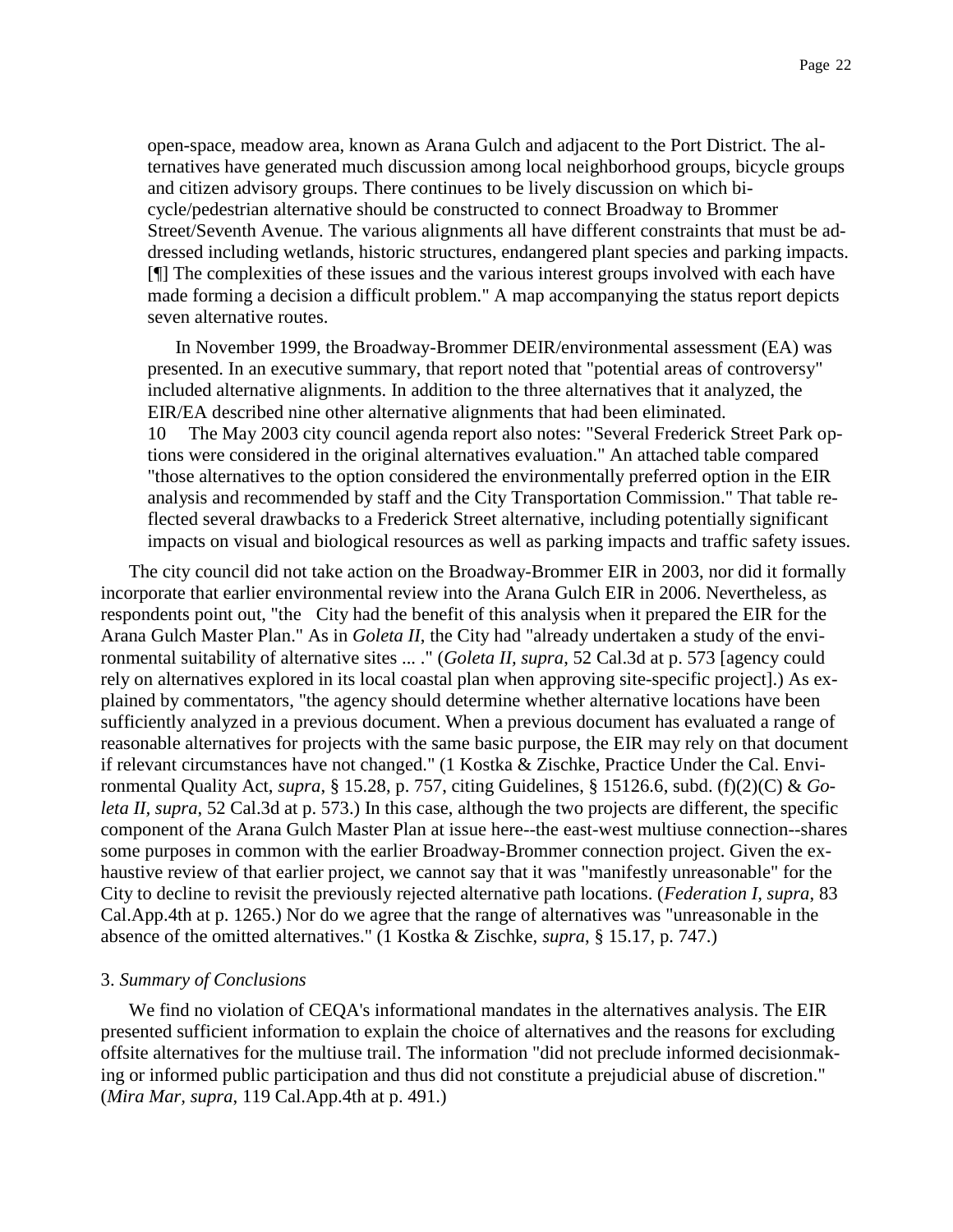As to the City's substantive decisions concerning which alternatives to analyze and which to omit, we find sufficient evidence in the administrative record as a whole to support those determinations. Judged against the rule of reason that governs our review, a reasonable range of alternatives was selected for analysis in the EIR; "no more was required." (*Marin Water, supra*, 235 Cal.App.3d at p. 1666.) Nor was there any need to consider an offsite alternative for the multiuse trail, which was merely a component of the larger project. (*Big Rock Mesas Property Owners Assn. v. Board of Supervisors, supra*, 73 Cal.App.3d at p. 227.)

#### II. *Feasibility Analysis*

Pursuant to CEQA's "substantive mandate," an agency may not approve a proposed project if feasible alternatives exist that would substantially lessen its significant environmental effects. (§ 21081; *Mountain Lion Foundation v. Fish & Game Com*. (1997) 16 Cal.4th 105, 134 [65 Cal. Rptr. 2d 580, 939 P.2d 1280].) In this case, the City found that the four alternatives identified in the EIR were infeasible on policy grounds.

Appellants challenge the City's infeasibility findings on both procedural and substantive grounds. Procedurally, the gist of appellants' argument is that the same feasibility standards apply both to the EIR and to project approval. They assert that the City "created an artificial construct to approve the Master Plan" because the EIR told the public "that there are indeed feasible alternatives" but then "the City Council, at the eleventh hour, contradicted those conclusions and made findings that there were no [feasible] alternatives to the Master Plan that would avoid the impact to the tarplant." Substantively, appellants contend that alternatives were not truly infeasible. Instead, they assert, the city council rejected the alternatives because they did not satisfy the City's preference for a multiuse trail.

#### A. *Review Standard*

Arguing for de novo review, appellants contend that feasibility findings present a question of law under the California Supreme Court's recent decision in *Marina, supra*, 39 Cal.4th 341. The *Marina* decision does not support appellants' argument.

In *Marina*, the high court entertained a challenge by the Fort Ord Reuse Authority (FORA) to an EIR for California State University, Monterey Bay (CSUMB), prepared by the university's board of trustees (Trustees). (*Marina, supra*, 39 Cal.4th at p. 345.) The question before the court was "whether the Trustees ... properly certified the EIR for CSUMB and, on that basis, approved the Master Plan." (*Id*. at p. 355.) Answering that question in the negative, the court agreed with FORA that "the Trustees' decision must be vacated because three findings critical to their decision depend on an *erroneous legal assumption* ... ." (*Ibid*., italics added.) The findings were (1) that mitigation was infeasible, (2) that mitigation was "not the Trustees' responsibility" and (3) "that overriding considerations justify certifying the EIR and approving the Master Plan despite the remaining unmitigated effects." (*Ibid*.)

The court observed that the abuse of discretion standard ordinarily "would command much deference to factual and environmental conclusions in the EIR based on conflicting evidence" but found that "no such conclusions" were at issue there. (*Marina, supra*, 39 Cal.4th at p. 355.) Instead, the Trustees' findings were based on the erroneous legal assumption "that voluntary mitigation payments are impermissible." (*Id*. at p. 356; see *id*. at pp. 362, 363.)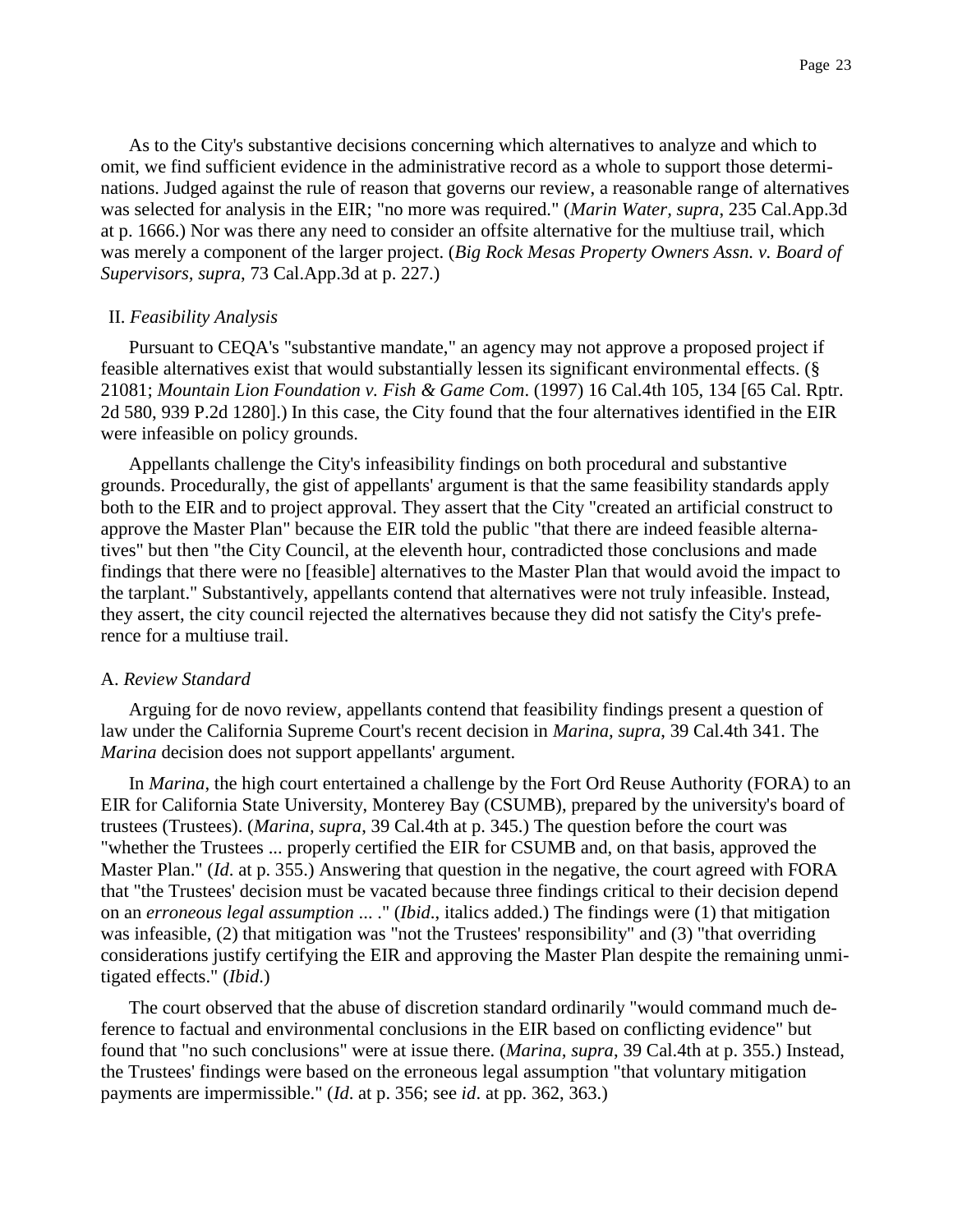As the court explained, the Trustees' incorrect legal assumption was "an *error of law* invalidating their finding that voluntary mitigation payments to FORA do not represent a feasible method of mitigating CSU's off-campus environmental effects." (*Marina, supra*, 39 Cal.4th at p. 365, italics added.) The court reaffirmed earlier precedent holding that "an agency's 'use of an erroneous legal standard constitutes a failure to proceed in a manner required by law' ... ." (*Id*. at pp. 365-366.) Here, by contrast, appellants make no claim that the challenged decision rests on an erroneous legal standard.

Because they are free of legal error, the infeasibility findings made here are entitled to great deference. (Cf. *Marina, supra*, 39 Cal.4th at p. 368.) They "are presumed correct. The parties seeking mandamus bear the burden of proving otherwise, and the reviewing court must resolve reasonable doubts in favor of the administrative findings and determination." (*Sierra Club v. County of Napa* (2004) 121 Cal.App.4th 1490, 1497 [19 Cal. Rptr. 3d 1].) We thus review the City's infeasibility findings for substantial evidence. (*Goleta II, supra*, 52 Cal.3d at p. 559 [agency's decision "to reject the alternatives as infeasible was supported by substantial and tenable evidence"].) Our review encompasses the entire administrative record of the proceedings. (*Sierra Club v. County of Napa*, at p. 1503.)

## B. *Background*

The city council adopted findings of fact that address the feasibility of project alternatives. Excerpts are set forth in the margin. <sup>11</sup> Although the findings of fact deny the need to address the question of feasibility, they do so anyway.  $^{12}$ 

11 According to the findings of fact: (1) alternative 1, the no project alternative, "would not meet the objectives of the Project, and is undesirable from a policy standpoint." (2) "The failure of Alternative 2 to provide an ADA-compliant trail through [Port District] property renders the alternative infeasible within the meaning of CEQA, as the City Council, acting in its legislative capacity, concludes that the alternative would not meet a key objective of the Project, and is undesirable from a policy standpoint." (3) "The failure of Alternative 3 to provide an ADA-compliant public access and certain funding for an Adaptive Management Program renders the alternative infeasible within the meaning of CEQA, as the City Council, acting in its legislative capacity, concludes that the alternative would not meet a key objective of the Project, and is undesirable from a policy standpoint." (4) "The failure of Alternative 4 to provide ... ADA-compliant trails, nature viewing areas, and interpretive displays, as well as its failure to provide certain funding for an Adaptive Management Program, renders the alternative infeasible within the meaning of CEQA, as the City Council, acting in its legislative capacity, concludes that the alternative would not meet a key objective of the Project, and is undesirable from a policy standpoint."

12 Citing CEQA case law, the findings conclude that "because adopted mitigation measures will avoid all significant effects but one, and that one significant effect--on the Santa Cruz tarplant--can be 'substantially lessened' through adopted mitigation, the City Council has no obligation, in these findings, to address the feasibility of any of the alternatives set forth in the EIR for the Project. Even so, however, the City Council, in the interests of full disclosure, nevertheless explains why, in its considered judgment, no such alternative is 'feasible' within the meaning of CEQA." (See 2 Kostka & Zischke, Practice Under the Cal. Environmental Quality Act, *supra*, § 17.32, p. 828 [noting uncertainty in the law about "what level of im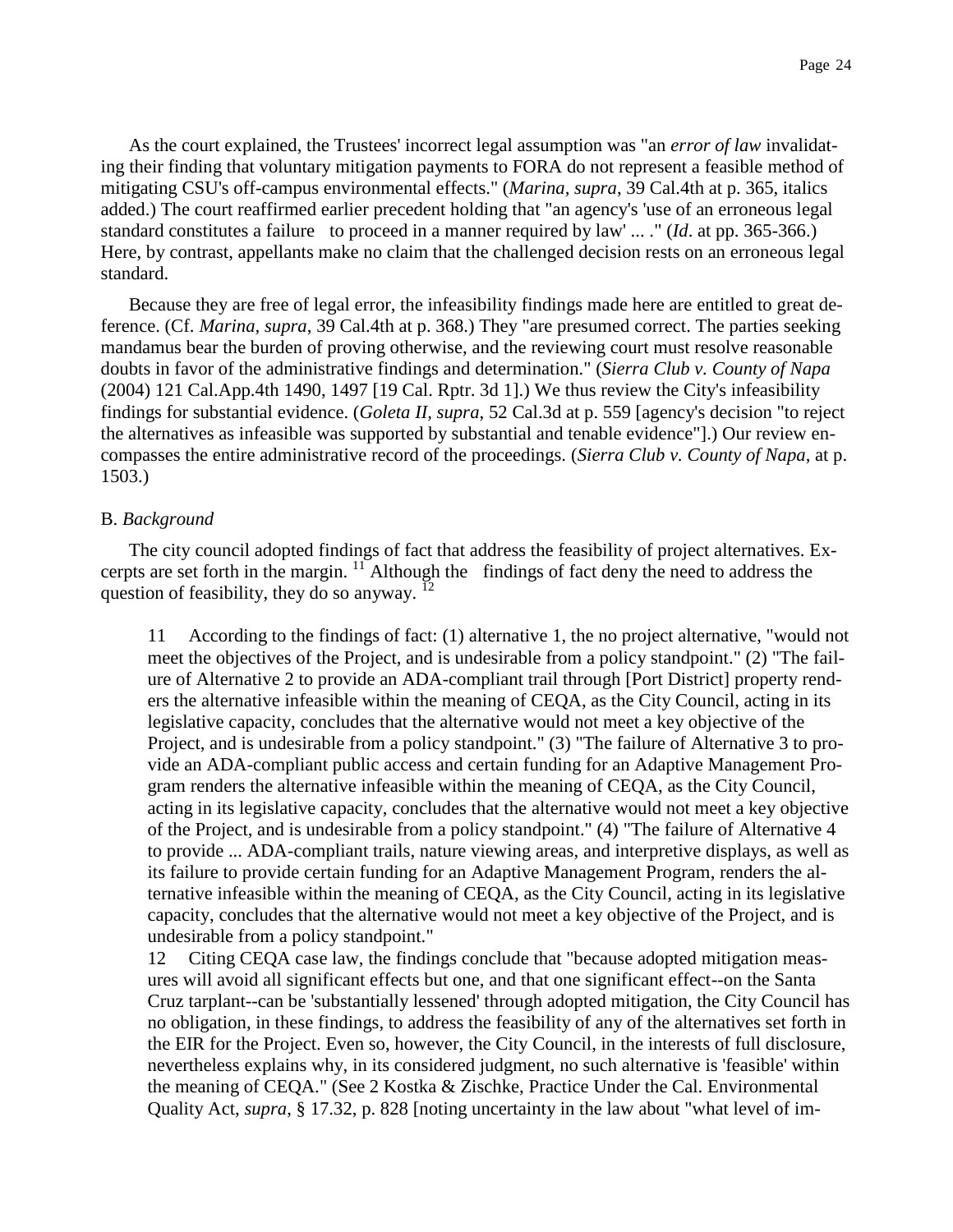pacts remaining after mitigation will trigger the requirement for a statement of overriding considerations"]; Remy et al., Guide to California Environmental Quality Act, *supra*, at pp. 400-402 [same].)

The findings of fact conclude that each of the four alternatives fails to meet certain project objectives and thus "is undesirable from a policy standpoint." The findings of fact support each such infeasibility determination by citation to two cases, *Sequoyah Hills Homeowners Assn. v. City of Oakland* (1993) 23 Cal.App.4th 704, 715 [29 Cal. Rptr. 2d 182] (*Sequoyah Hills*) and *City of Del Mar v. City of San Diego* (1982) 133 Cal.App.3d 401, 417 [183 Cal. Rptr. 898] (*Del Mar*). As characterized in the findings of fact, the *Sequoyah Hills* case holds that "decision makers may reject as 'infeasible' an alternative that does not fully satisfy the objectives associated with a proposed project" while the *Del Mar* decision stands for the proposition that "the concept of '"feasibility" under CEQA encompasses "desirability" to the extent that desirability is based on a reasonable balancing of the relevant economic, environmental, social, and technological factors ... .'"

### C. *Discussion*

As noted above, appellants raise both procedural and substantive challenges to the infeasibility findings. We address each in turn.

#### 1. *Procedural Challenge to the Infeasibility Findings*

Appellants' procedural challenge is based on the premise that the same feasibility standards apply both to the EIR and to project approval. In appellants' words: "The City cannot in a public process [the EIR] tell the public that there are feasible alternatives, and then at the end of the process [project approval] make a contrary conclusion."

The premise of appellants' argument is fundamentally flawed. As stated earlier, the issue of feasibility emerges at two distinct points in the administrative review process: first, in the EIR, and next, during project approval. (*Mira Mar, supra*, 119 Cal.App.4th at p. 489; 1 Kostka & Zischke, Practice Under the Cal. Environmental Quality Act, *supra*, § 15.9, p. 740; Remy et al., Guide to California Environmental Quality Act, *supra*, at p. 563.) Significantly, different considerations and even different participants may come into play at each of the two phases, as the following discussion illustrates.

#### a. *The EIR: Potentially Feasible Alternatives*

When assessing feasibility in connection with the alternatives analysis in the EIR, the question is whether the alternative is *potentially* feasible. (*Mira Mar, supra*, 119 Cal.App.4th at p. 489; Guidelines, § 15126.6, subd. (a).) A number of "factors that may be taken into account when addressing the feasibility of alternatives" are listed in the Guidelines. (Guidelines, § 15126.6, subd.  $(f)(1)$ .) Although the EIR must reflect the agency's independent judgment, its preparation may be delegated to agency staff, outside consultants, or even the project proponent. (Guidelines, §§ 15025, subd. (a)(3), 15084, subds. (a), (d), (e); *Mission Oaks Ranch, Ltd. v. County of Santa Barbara, supra*, 65 Cal.App.4th at p. 725.)

While it is up to the EIR preparer to identify alternatives as potentially feasible, the decisionmaking body "may or may not reject those alternatives as being infeasible" when it comes to project approval. (*Sierra Club v. County of Napa, supra*, 121 Cal.App.4th at p. 1504.) Rejection by the de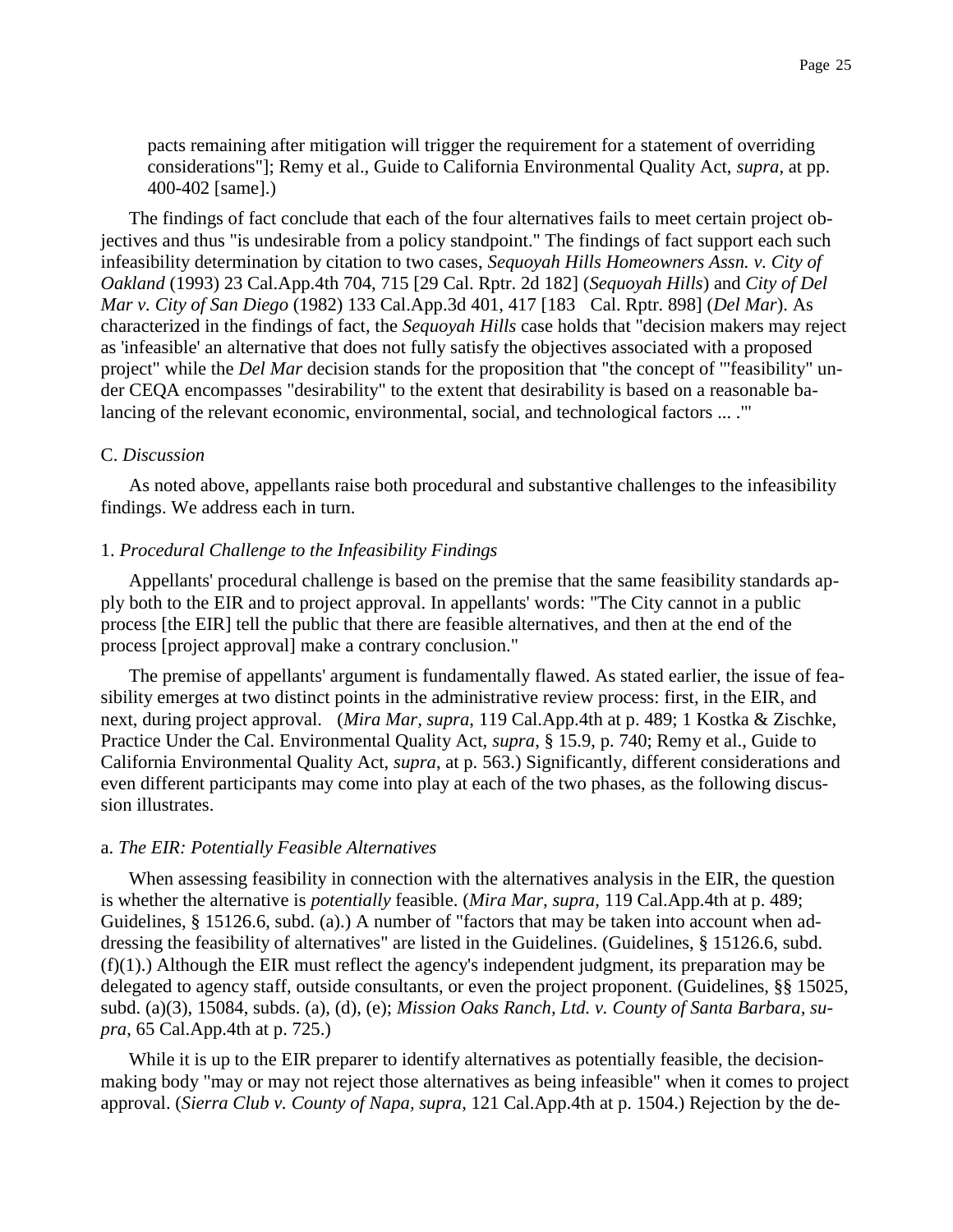cision makers does not undermine the validity of the EIR's alternatives analysis. (*Mira Mar, supra*, 119 Cal.App.4th at p. 489 [dismissing the argument that the "alternatives should not have been included" in the EIR "because the City ultimately rejected them as not feasible"].) Like mitigation measures, potentially feasible alternatives "are suggestions which may or may not be adopted by the decisionmakers." (*No Slo Transit, Inc. v. City of Long Beach* (1987) 197 Cal.App.3d 241, 256 [242 Cal. Rptr. 760]; accord, *Native Sun/Lyon Communities v. City of Escondido* (1993) 15 Cal.App.4th 892, 908 [19 Cal. Rptr. 2d 344], questioned on another point in *Griset v. Fair Political Practices Com*. (2001) 25 Cal.4th 688, 698 [107 Cal. Rptr. 2d 149, 23 P.3d 43].)

#### b. *Project Approval: Ultimate Determination of Feasibility*

When it comes time to decide on project approval, the public agency's decisionmaking body evaluates whether the alternatives are *actually* feasible. (*Mira Mar, supra*, 119 Cal.App.4th at p. 489; Guidelines, § 15091, subd. (a)(3).) While staff may draft the necessary findings, the decisionmaking body is responsible for the ultimate determination of feasibility, which cannot be delegated. (Guidelines, § 15025, subd. (b)(2); see *id*., § 15091, subd. (a)(3).)

At this final stage of project approval, the agency considers whether "[s]pecific economic, legal, social, technological, or other considerations ... make infeasible the mitigation measures or alternatives identified in the environmental impact report."  $(\S$  21081, subd. (a)(3).) Broader considerations of policy thus come into play when the decisionmaking body is considering actual feasibility than when the EIR preparer is assessing potential feasibility of the alternatives.

#### c. *Application to This Case*

As the foregoing discussion makes clear, it does not subvert the CEQA environmental review process for the ultimate decision maker to reject as infeasible alternatives identified in the EIR. Thus, there is no merit in appellants' assertion that the City's actions in doing so "thwart public accountability in the CEQA process and make a mockery of environmental review." To the contrary, "it is the *public agency* that bears the responsibility for the decisions that must be made before a project can go forward, including determinations of feasibility and whether the benefits of a project outweigh the significant effects the project will have on the environment." (*Sierra Club v. County of Napa, supra*, 121 Cal.App.4th at p. 1503.) That is exactly what was done here.

#### 2. *Appellants' Substantive Challenge to the City's Infeasibility Findings*

Appellants insist that the city council's reasons for finding the alternatives infeasible have "nothing to do with" the relevant factors listed in section 21081, subdivision (a)(3). Appellants thus contend that alternatives identified in the EIR were not "truly infeasible."

The City disagrees, asserting: "The City Council was legally justified in rejecting environmentally superior alternatives as 'infeasible' on the basis of its determination that the alternatives were undesirable from a policy standpoint because they failed to achieve what the Council regarded as primary objectives of the Master Plan." The City further asserts that substantial evidence supports its infeasibility findings.

We agree with the City on both counts.

### a. *Permissible Considerations*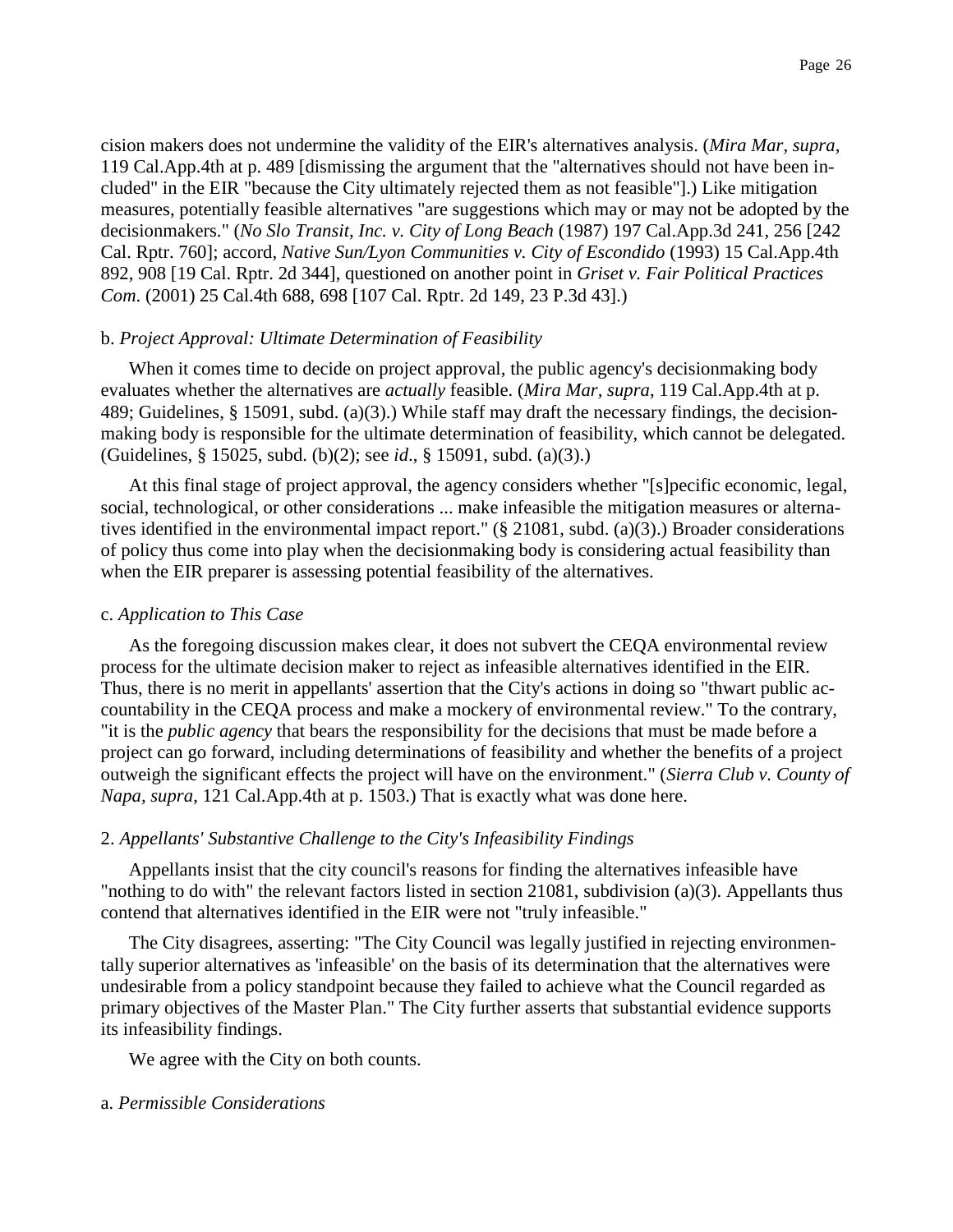In finding the alternatives infeasible on policy grounds, the City relied on *Del Mar, supra*, 133 Cal.App.3d 401. In that case, the court concluded that the actions of respondent City of San Diego were "a rational accommodation of the social, economic and environmental interests with which the city must concern itself." (*Id*. at p. 404.) The court found that San Diego properly "considered and reasonably rejected the project alternatives suggested by Del Mar as infeasible in view of the social and economic realities in the region." (*Id*. at p. 417.) In doing so, the court stated, San Diego assessed the alternatives' feasibility, which "involves a balancing of various 'economic, environmental, social, and technological factors.'" (*Ibid*., quoting § 21061.1 [statutory definition of "feasibility"].) As the court explained: "In this sense, 'feasibility' under CEQA encompasses 'desirability' to the extent that desirability is based on a reasonable balancing of the relevant economic, environmental, social, and technological factors." (133 Cal. App. 3d atp p. 417.) The court therefore concluded "that San Diego did not abuse its discretion under CEQA in rejecting various project alternatives as infeasible." (*Ibid*.)

Here, the City's infeasibility findings likewise are based on policy considerations, particularly the City's interest in promoting transportation alternatives as well as access to its open space for persons with disabilities. Such policy considerations are permissible under the relevant statute, which calls for a determination that "economic, legal, *social*, technological, *or other considerations* ... make infeasible the mitigation measures or alternatives identified in the environmental impact report." (§ 21081, subd. (a)(3), italics added.) Under this authority, an alternative that "is impractical or undesirable from a policy standpoint" may be rejected as infeasible. (2 Kostka & Zischke, Practice Under the Cal. Environmental Quality Act, *supra*, § 17.29, p. 824.) Additionally, an alternative "may be found infeasible on the ground it is inconsistent with the project objectives as long as the finding is supported by substantial evidence in the record." (*Id*., § 17.30, p. 825.)

Appellants nevertheless attack the infeasibility determination in this case, asserting that the City "rejected the alternatives simply because they did not like them, not because they were truly infeasible." (Italics omitted.) As we see it, however, appellants' assertion represents nothing more than a "policy disagreement with the City." (*Defend the Bay v. City of Irvine* (2004) 119 Cal.App.4th 1261, 1270 [15 Cal. Rptr. 3d 176].) In making its infeasibility findings, the City determined "how the numerous competing and necessarily conflicting interests should be resolved." (*Del Mar, supra*, 133 Cal.App.3d at p. 407.) At bottom, appellants' disagreement is "with the nature of the balance struck between those interests." (*Ibid*.) This is not a case involving straightforward questions of legal or economic infeasibility. (See, e.g., *Uphold Our Heritage v. Town of Woodside* (2007) 147 Cal.App.4th 587, 601 [54 Cal. Rptr. 3d 366] [no economic infeasibility]; *id*. at p. 602 [no legal infeasibility].) Arguably, such cases may present brighter lines for judicial review. Whether or not that is so, this much is clear: it is wholly improper for us to "arrogate to ourselves a policy decision which is properly the mandate of the City." (*Defend the Bay v. City of Irvine*, at p. 1269.) In this case, the City's determination was consistent with permissible statutory factors. (§ 21081, subd. (a)(3) ["social ... or other considerations"].) And it was justified under relevant case law, including *Del Mar, supra*, 133 Cal.App.3d 401.

Appellants question the continued validity of *Del Mar* following the decision in *Marina, supra*, 39 Cal.4th 341. As the high court stated there, "CEQA does not authorize an agency to proceed with a project that will have significant, unmitigated effects on the environment, based simply on a weighing of those effects against the project's benefits, unless the measures necessary to mitigate those effects are truly infeasible." (*Id*. at pp. 368-369.) Appellants argue that this statement in *Marina* effectively overrules earlier precedent, including *Del Mar*. As appellants see it, *Marina* disap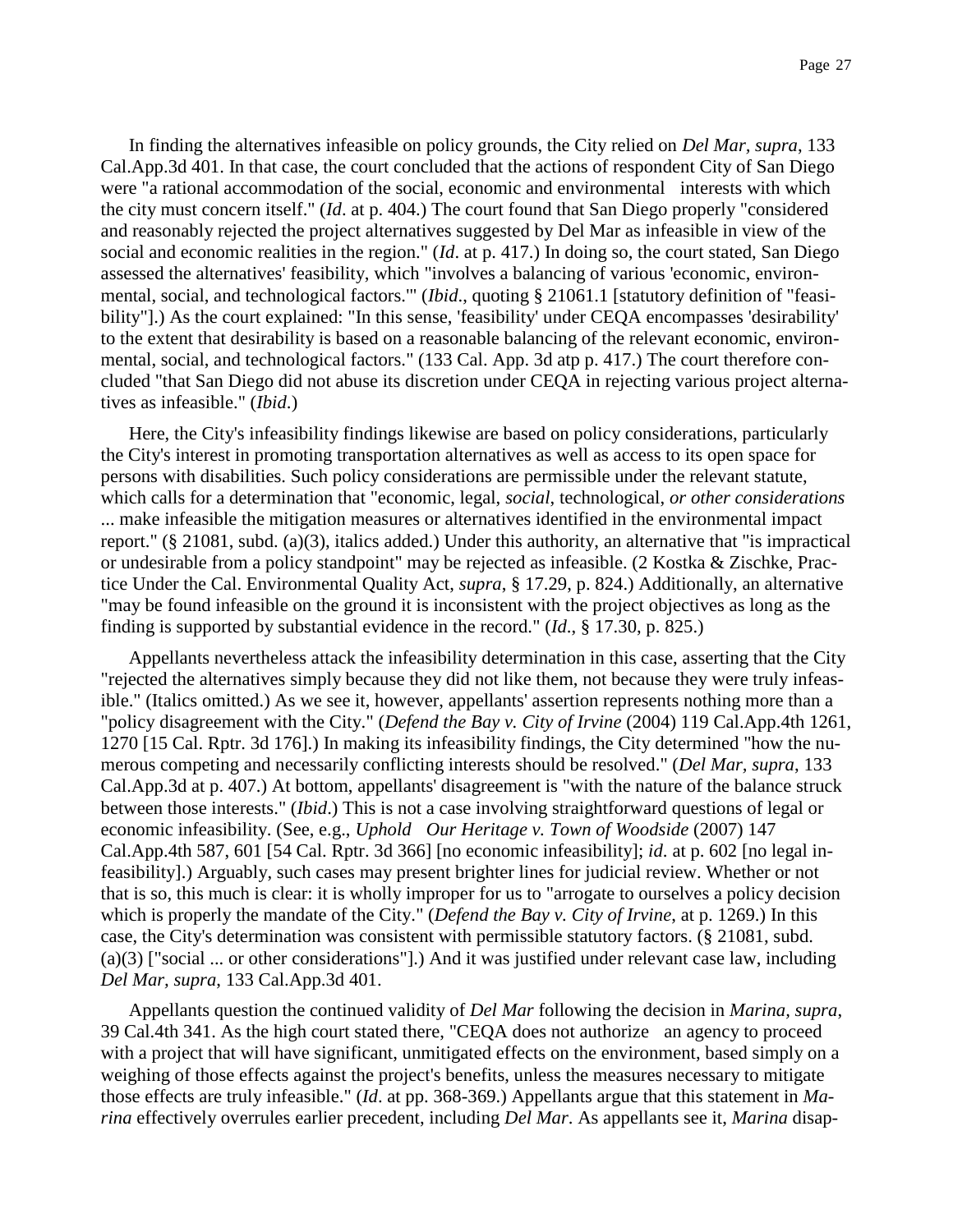proves the "balancing" of statutory factors envisioned by that earlier case. (*Del Mar, supra*, 133 Cal.App.3d at p. 417.)

We reject appellants' reading of *Marina*. In our view, the quoted statement from that case simply recognizes the two distinct steps involved in approving a project with environmental impacts. The agency must first make a finding of infeasibility. (§ 21081, subd. (a); Guidelines, § 15091, subd. (a)(3).) This determination necessarily entails an evaluative process, since statutory "considerations" are involved. (§ 21081, subd. (a)(3).) In this first step, the positive and negative aspects of each alternative are evaluated. (*Concerned Citizens, supra*, 24 Cal.App.4th at p. 847.) This determination must be made before the agency can take up the question of overriding considerations. (§ 21081, subd. (b); Guidelines, § 15093.) Thus, unless and until the agency has taken the first step, it may not proceed to the second step, which *does* involve "weighing [environmental] effects against the project's benefits ... ." (*Marina, supra*, 39 Cal.4th at p. 368.) The thrust of the quoted statement from *Marina* is to capture that distinction between the two steps in the process. That conclusion finds support in this passage from *Marina*: "If we agreed with the Trustees that mitigation were infeasible for the reasons given in the findings, ... we would give much deference to the Trustees' weighing of the project's benefits against the remaining environmental effects." (*Ibid*.) It is also noteworthy that the court expressly permitted the Trustees to revisit their determination and to find "mitigation to be infeasible for reasons other than those ... rejected." (*Id*. at p. 369.) In sum, nothing in *Marina* casts doubt on the continuing vitality of *Del Mar*.

Nor are we persuaded by appellants' attempts to distinguish *Del Mar, supra*, 133 Cal.App.3d 401. In appellants' words: "Arguably, in *Del Mar* there was no alternative to the City's 'desire' to grow to accommodate housing for the region. *Del Mar*, at 416-417. In the case at bar, however, the Respondents' desire for an east-west bike connection and ADA compliant paths can be accommodated by altering trail alignments." Appellants' proffered basis for distinction is nonexistent. As stated in *Del Mar*, the subject approvals were challenged on the very ground that "San Diego failed to implement *feasible mitigation measures and alternatives* which would have reduced the adverse environmental impacts of the project." (*Del Mar*, at p. 416, italics added.) There, as here, the challenger was claiming that feasible alternatives existed. We thus find no basis for distinguishing the *Del Mar* case, which constitutes persuasive legal authority in support of the City's determinations.

In sum, we conclude, the City relied on appropriate considerations in determining that the alternatives analyzed in the EIR were infeasible.

#### b. *Substantial Evidence*

Appellants mount no direct attack on the evidentiary basis for the feasibility findings. Instead, their bid for reversal is based solely on the assertion that the alternatives were not truly infeasible. As they put it: "There was no legal or economic infeasibility. It was simply a preference." Again, this is nothing more than a "policy disagreement with the City." (*Defend the Bay, supra*, 119 Cal.App.4th at p. 1270.) But that disagreement is "not one which in any way demonstrates a lack of evidentiary support for the City's conclusions." (*Id*. at p. 1271.)

In any event, substantial evidence supports the City's infeasibility findings. Evidence for such findings may be contained anywhere in the administrative record. (*Association of Irritated Residents v. County of Madera, supra*, 107 Cal.App.4th at p. 1401.) The extensive record in this case reflects careful consideration of the alternatives' feasibility, with the City's policy choices backed by substantial evidence. The ultimate decision to proceed with the project "is a discretionary one, and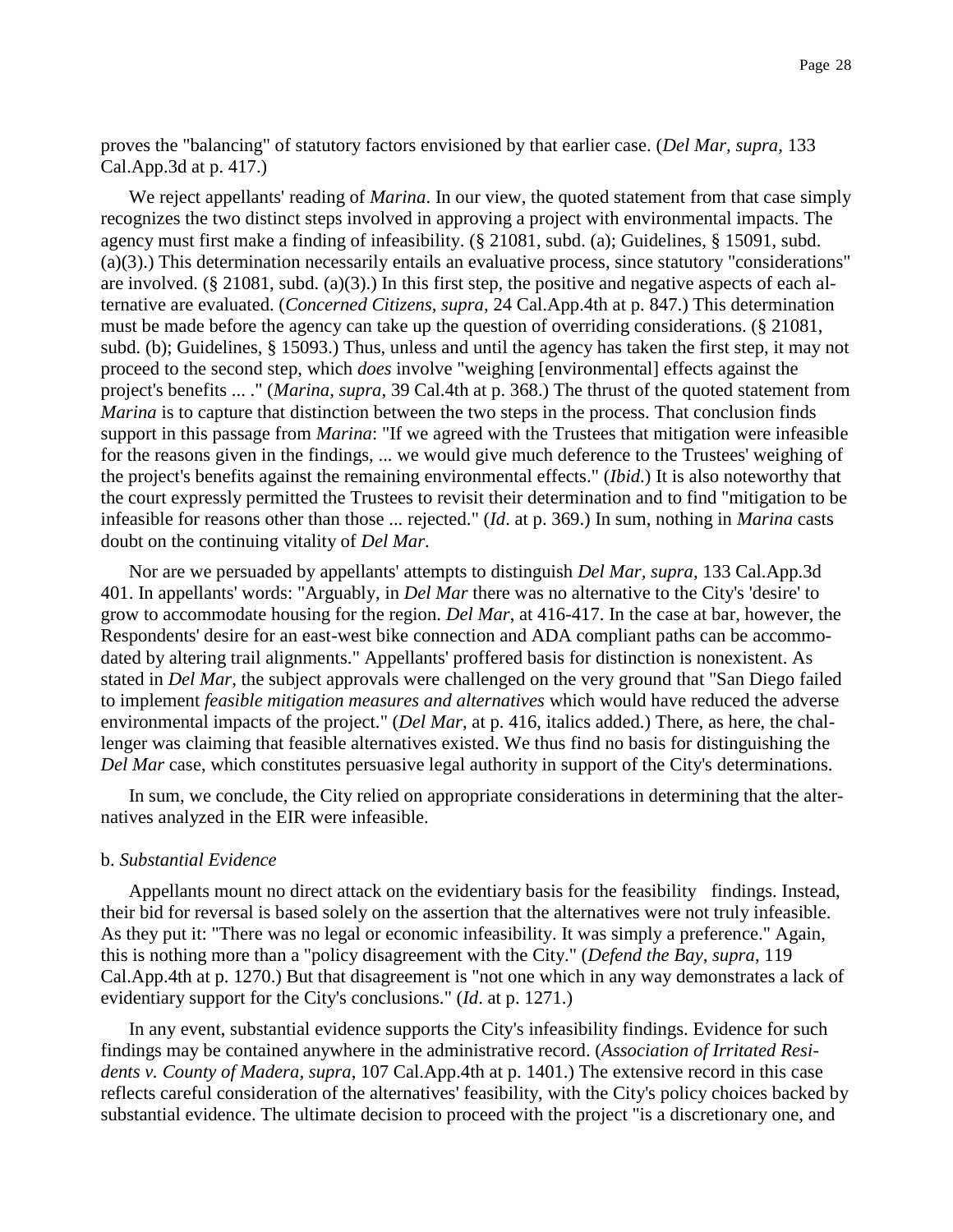will be upheld so long as it is based upon findings supported by" substantial evidence. (*Towards Responsibility in Planning v. City Council* (1988) 200 Cal.App.3d 671, 684 [246 Cal. Rptr. 317].) Under that standard, and on this record, the City's decision must be upheld.

## **DISPOSITION**

The judgment of the superior court is affirmed.

Duffy, J., concurred.

## **CONCUR BY:** Mihara

## **CONCUR**

**MIHARA, Acting P. J.,** Concurring.--Although I agree with the result reached in the majority opinion, I write separately to explain why I find appellants' contentions unavailing.

## **I. Background**

Arana Gulch is a parcel of more than 60 acres of real property owned by the City of Santa Cruz (the City). The project proposed by the City is the Arana Gulch Master Plan (the Plan). The Plan is designed to serve two sets of key objectives. The City wants to protect the natural resources and sensitive habitat in Arana Gulch while providing a high level of public access that will permit the City to educate not only pedestrian visitors but also disabled visitors about resource protection through interpretive displays and programs. To provide the highest level of public access to Arana Gulch, the Plan proposes the creation of a trail system that will include a multiuse, paved, ADA-compliant, <sup>1</sup> east-west through trail that will connect the adjacent communities and allow for pedestrian, wheelchair, and bicycle access.

1 ADA stands for the Americans with Disabilities Act of 1990 (42 U.S.C. § 12101 et seq.).

The City's environmental impact report (EIR) for the Plan concludes that the proposed multiuse trail could have a significant impact on biological resources, as it would pass through an area that possibly contains a seed bank for the Santa Cruz tarplant. The EIR identifies four possible alternatives to the proposed multiuse trail that might reduce or eliminate the Plan's significant impacts. Alternative 1 is no project, and it would accomplish none of the project objectives. Alternative 2 is similar to the proposed project, but the multiuse trail would not travel through the Port District property, thereby providing a reduced level of public access. Alternative 2 *would not* reduce the impact of the proposed project on the Santa Cruz tarplant. Alternative 3 is similar to the proposed project, but the east-west through trail would be unpaved, thereby precluding access for the disabled. Alternative 3 *would* reduce the impact of the proposed project on the Santa Cruz tarplant, and it was identified in the EIR as the environmentally superior alternative. Alternative 4 would provide for a trail system, but there would be no paved trails and no east-west connector trail. Alternative 4 would preclude access for the disabled and provide a reduced level of public access for the nondisabled.

The city council certified the EIR, and it rejected the four alternatives identified in the EIR on the grounds that none of the alternatives would satisfy all of the "key objective[s]" of the project.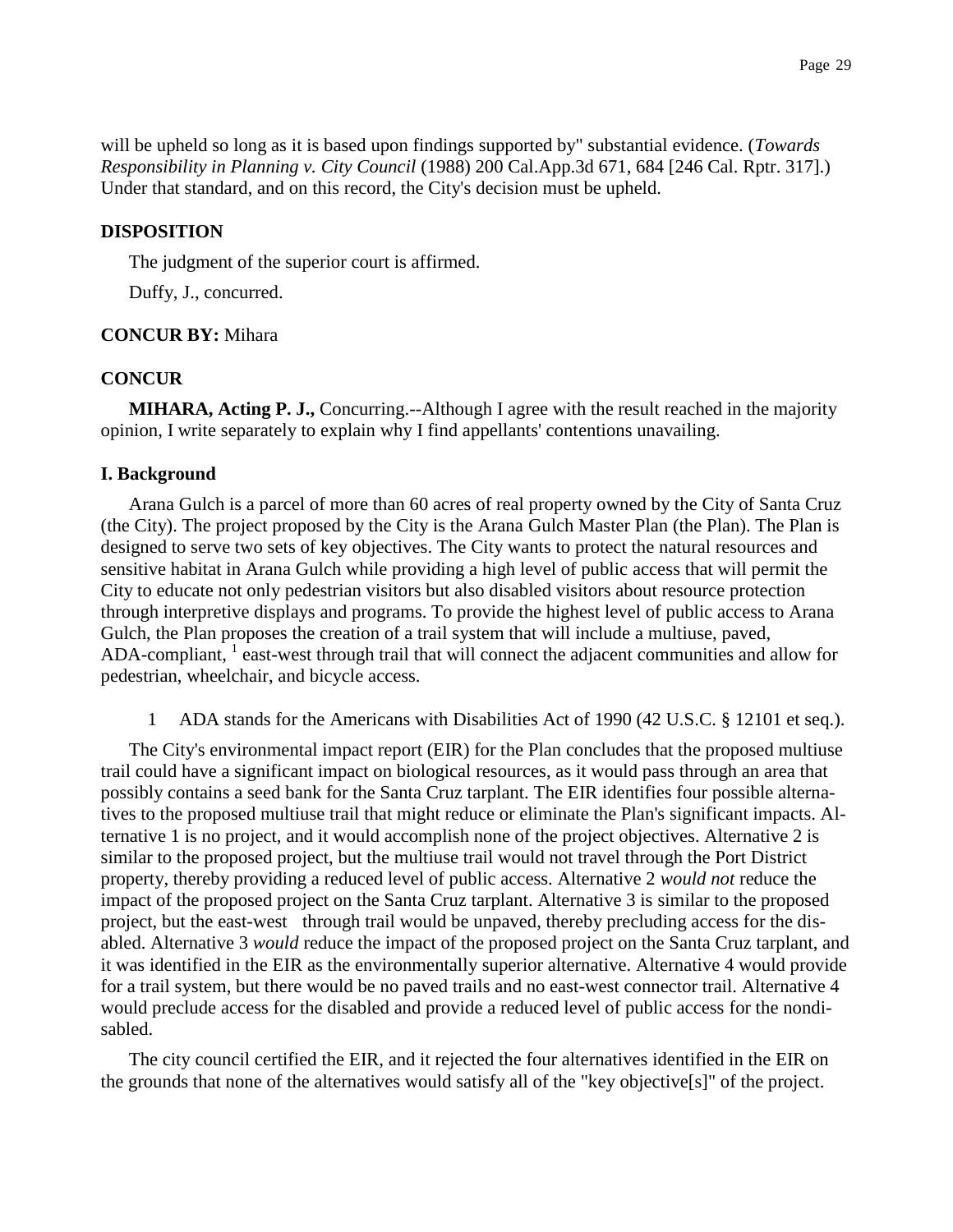## **II. Discussion**

"'We may not set aside an agency's approval of an EIR on the ground that an opposite conclusion would have been equally or more reasonable. "Our limited function is consistent with the principle that '[t]he purpose of CEQA is not to generate paper, but to compel government at all levels to make decisions with environmental consequences in mind. CEQA does not, indeed cannot, guarantee that these decisions will always be those which favor environmental considerations.'" ... We may not, in sum, substitute our judgment for that of the people and their local representatives. We can and must, however, scrupulously enforce all legislatively mandated CEQA requirements." (*Preservation Action Council v. City of San Jose* (2006) 141 Cal.App.4th 1336, 1350 [46 Cal. Rptr. 3d 902] (*Preservation Action Council*).)

"Judicial review of an agency's decision to certify an EIR and approve a project 'shall extend only to whether there was a prejudicial abuse of discretion. Abuse of discretion is established if the agency has not proceeded in a manner required by law or if the determination or decision is not supported by substantial evidence.' [Citations.] Thus, we consider only whether the City failed to comply with CEQA or made determinations that were not supported by substantial evidence." (*Preservation Action Council, supra*, 141 Cal.App.4th at p. 1352.)

### **A. Reasonable Range of Alternatives**

Appellants contend that the EIR failed to set forth a reasonable range of alternatives because none of the alternatives fully satisfied the City's "key objective[s]," which included providing an ADA-compliant trail. In appellants' view, the failure of the EIR to include an alternative that met *all* of the City's "key objective[s]" "created a false choice between an ADA trail and avoiding significant impacts to tarplant."

"'CEQA establishes no categorical legal imperative as to the scope of alternatives to be analyzed in an EIR. Each case must be evaluated on its facts, which in turn must be reviewed in light of the statutory purpose. ... [A]n EIR for any project subject to CEQA review must consider a reasonable range of alternatives to the project, *or to the location of the project*, which: (1) offer substantial environmental advantages over the project proposal (Pub. Resources Code, § 21002); and (2) may be "feasibly accomplished in a successful manner" considering the economic, environmental, social and technological factors involved.'" (*Preservation Action Council, supra*, 141 Cal.App.4th at p. 1350.)

Appellants' contention lacks merit. First, although appellants claim that the EIR does not include an alternative that provides for an ADA-compliant trail, alternative 2 in fact provides for an ADA-compliant trail. Second, CEQA (Cal. Environmental Quality Act; Pub. Resources Code, § 21000 et seq.) neither explicitly nor implicitly requires that an EIR identify a single alternative that meets *all* of the project's key objectives *and* is environmentally superior. Indeed, it may be impossible to identify such an alternative to a project where the circumstances dictate that the key objectives cannot be met without some significant environmental impact. Appellants do not point to anything in the administrative record which indicates that an environmentally superior alternative *exists* that would satisfy *all* of the Plan's key objectives. Finally, the EIR did not "create a false choice" between disabled access and environmental impact on the Santa Cruz tarplant. By discussing a range of alternatives which included alternatives that met some of the Plan's key objectives with reduced environmental impact, the EIR presented the city council with a reasonable range of choices that allowed the city council to weigh the importance of each of the Plan's key objectives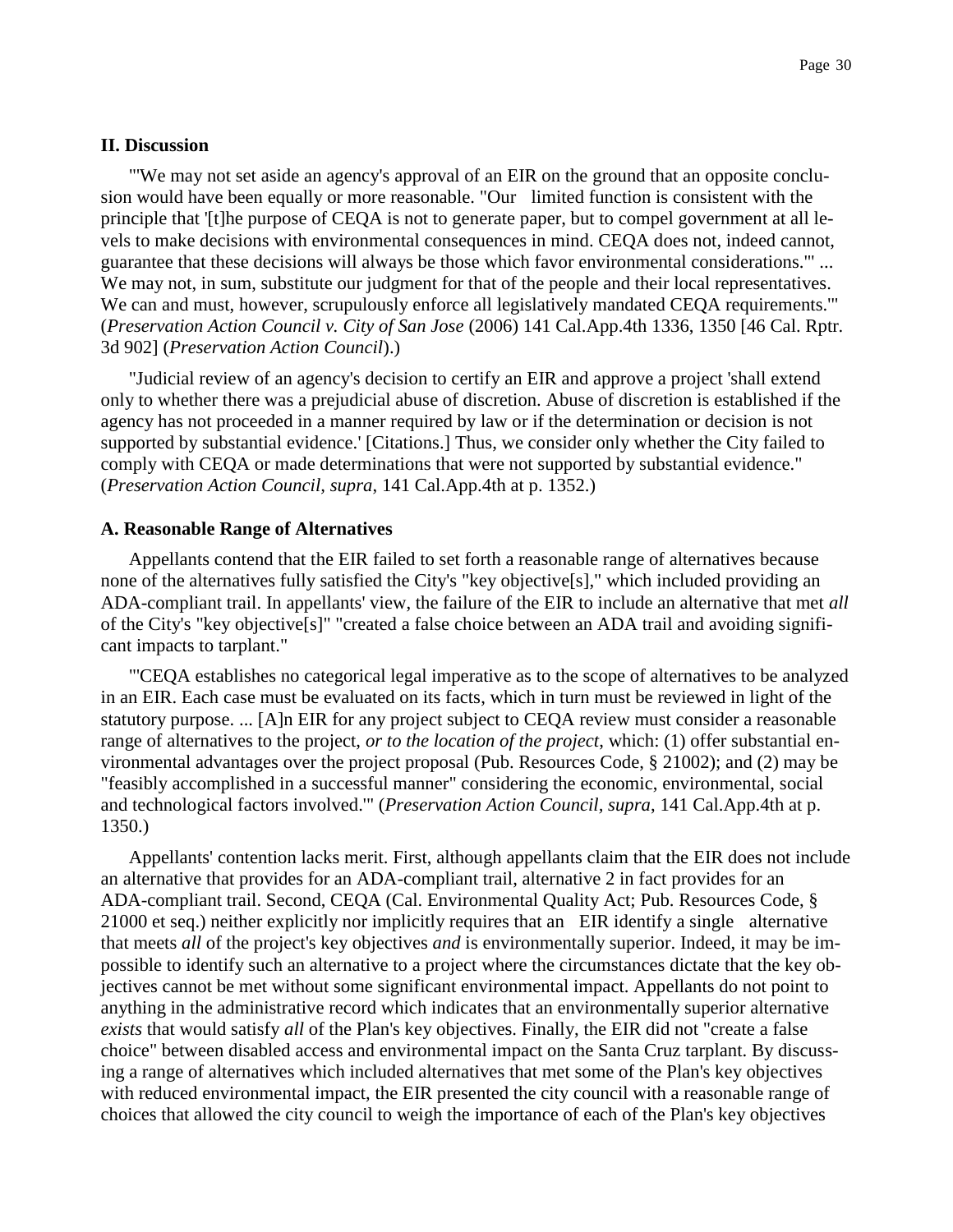against the environmental impact associated with those objectives. CEQA does not require more of the EIR's range of alternatives.

Appellants also argue that the City was required to consider *offsite* alternatives for an east-west bike path, and they imply that the EIR was required to contain a discussion of such alternatives. The administrative record demonstrates that the City has over many years considered a number of possible offsite routes for an east-west bike path. Appellants ignore the fact that the project under consideration by the City here was not an east-west bike path but a master plan for Arana Gulch. While an offsite route for the bike path might have eliminated the need for a bike path through Arana Gulch, it would not have changed the need for disabled access or the City's desire to provide the highest level of public access to Arana Gulch by providing an east-west through connector trail. Some of the alternatives considered in the EIR would have omitted an east-west connector through Arana Gulch. Had one of those alternatives been selected, any east-west bike path would necessarily have had to be offsite. Under these circumstances, the EIR provided sufficient information to the public about alternatives to avoid the environmental consequences of the Plan, and the administrative record provided ample information to inform the City's legislative decision regarding the relative importance of the bike path objective of the Plan.

#### **B. Feasibility of Alternatives**

Appellants contend that the City's findings that the alternatives were not feasible were erroneous because they were inconsistent with the EIR's inclusion of these alternatives as potentially feasible alternatives.

An EIR "must consider a reasonable range of *potentially feasible alternatives* that will foster informed decisionmaking and public participation." (Cal. Code Regs., tit. 14, § 15126.6, subd. (a), italics added (CEQA Guidelines); See *Preservation Action Council, supra*, 141 Cal.App.4th at pp. 1350-1351.) When the legislative body certifies the EIR, it has made a determination that the EIR contains the required consideration of *potentially feasible* alternatives. After the certification of the EIR, the legislative body makes a separate determination whether "[s]pecific economic, legal, social, technological, or other considerations ... *make infeasible* the mitigation measures or alternatives identified in the environmental impact report" and whether "specific overriding economic, legal, social, technological, or other benefits of the project outweigh the significant effects on the environment." (Pub. Resources Code, § 21081, subds. (a)(3), (b), italics added.)

Thus, while the certification of the EIR is a determination that the EIR adequately discusses *potentially feasible* alternatives, CEQA explicitly permits the legislative body to make a postcertification determination that these potentially feasible alternatives are *not actually feasible*, so long as the legislative body makes the requisite findings citing specific reasons for its infeasibility determination. There is no inconsistency between the City's certification of an EIR that discusses potentially feasible alternatives and the City's determination that those alternatives are not actually feasible.

Appellants argue that the City based its infeasibility determination on *impermissible considerations*. This argument falters on the fact that CEQA expressly permits such a determination to be based on "other considerations" (Pub. Resources Code, § 21081, subd. (a)(3)), and we review the City's determination solely for substantial evidence to support those considerations (*Uphold Our Heritage v. Town of Woodside* (2007) 147 Cal.App.4th 587, 596 [54 Cal. Rptr. 3d 366]). Here, the record contains substantial evidence to support the City's determination that the alternatives were infeasible because they would fail to satisfy the Plan's key objectives. None of the alternatives